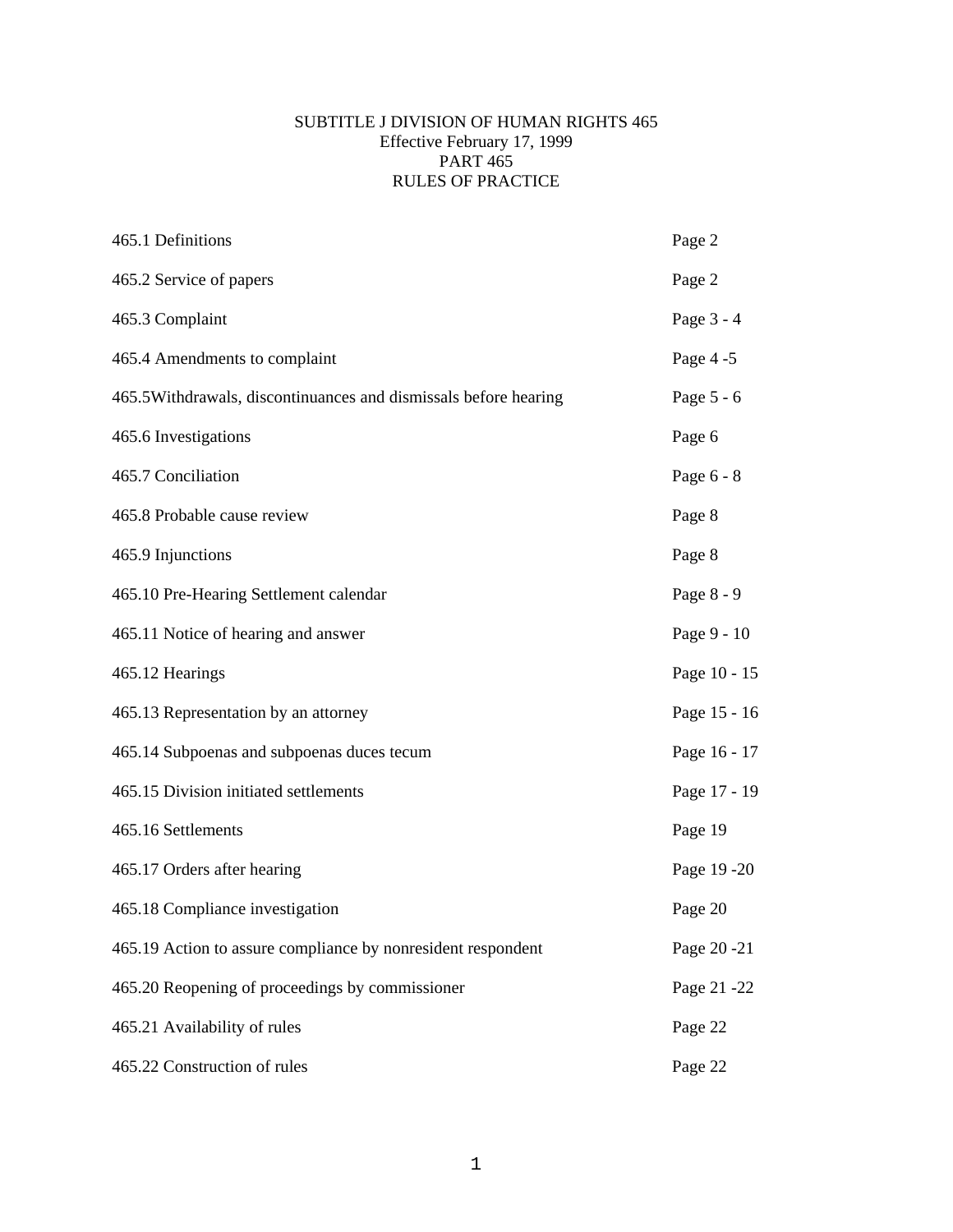### <span id="page-1-0"></span>**465.1 Definitions. When Used in this Part:**

(a) The term administrative office shall mean that office wherein are located the offices of the commissioner, deputy and assistant commissioners, general counsel, director of regional affairs, chief administrative law judge and their assistants.

(b) The term regional office shall mean an office duly established by the division for the receipt and/or investigation of complaints.

(c) The term executive deputy commissioner shall mean that person responsible for general administration of the agency, as specified by the commissioner.

(d) The term deputy commissioner for regional affairs shall mean that person designated by the commissioner to head the bureau charged with the receipt and investigation of complaints and supervise the regional directors.

(e) The term general counsel shall refer to the chief legal representative of the agency.

(f) The term adjudication counsel shall mean the attorney who reviews the recommended orders of the administrative law judges for ultimate determination by the individual empowered to execute Division orders.

(g) The term administrative law judge shall mean hearing examiner as defined in the law. The term or chief administrative law judge shall mean that administrative law judge designated by the commissioner to supervise the administrative law judges. (h) The term regional director shall mean the division employee duly designated by the commissioner to administer a regional office of the division.

(i) The term division attorney shall mean the general counsel of the Division of Human Rights or anyone designated by the general counsel or by the commissioner to act as its attorney.

(j) The term Law shall mean the New York State Human Rights Law.

(k) A word or term defined in the Law shall have the same meaning when used in this Part.

### **465.2 Service of papers.**

Determinations, notice of hearing, complaints, respondents' answers, and division decisions, findings of fact and orders shall be served by personal service or registered or certified mail, or ordinary, first class mail. However, where a nonresident person or foreign corporation is charged with violating any provision of the law by virtue of the provisions of section 298-a thereof, the complaint and notice of hearing shall be served only by personal service or by registered mail, return receipt requested, directed to such person or corporation at the last known place of residence or business.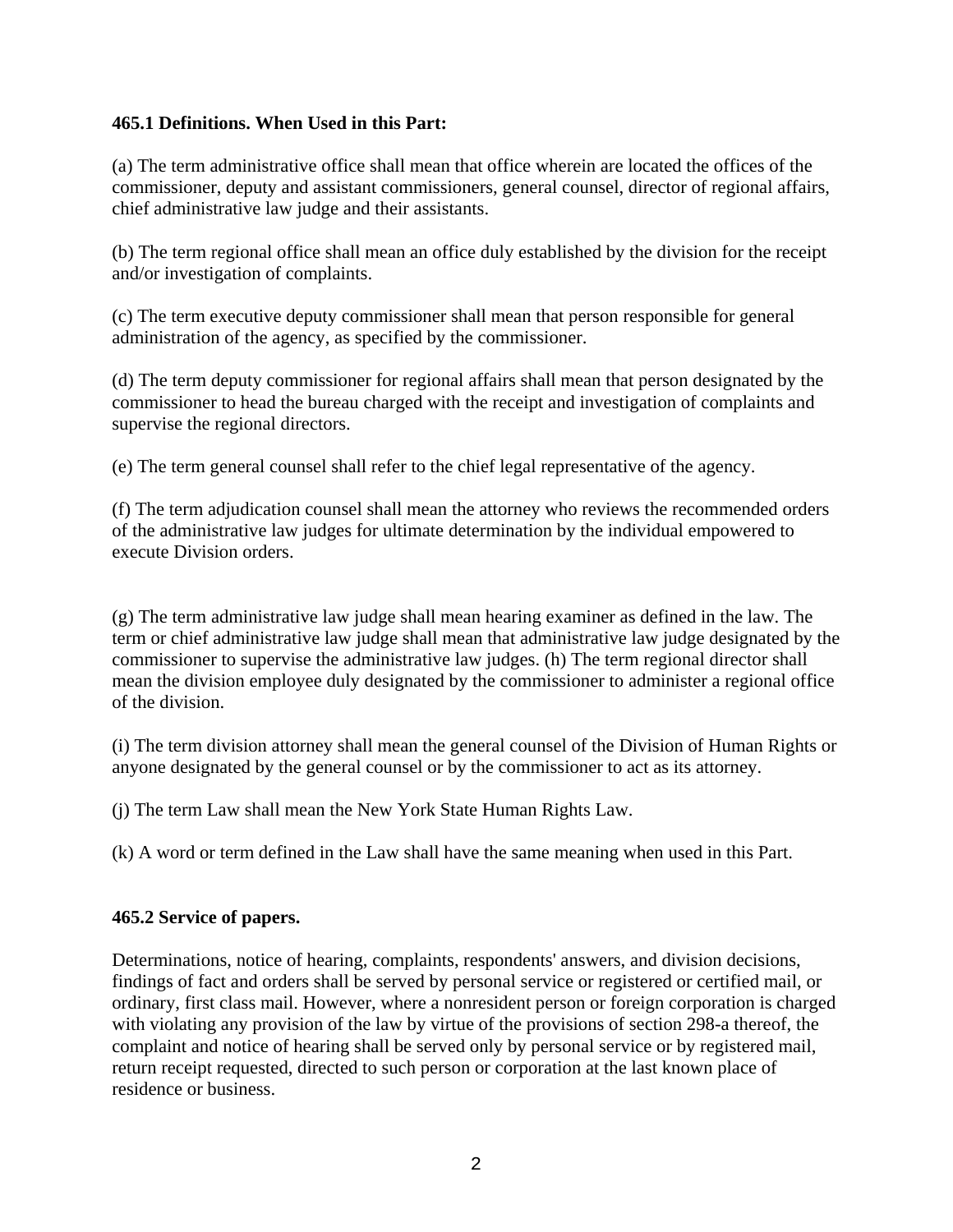### <span id="page-2-0"></span>**465.3 Complaint.**

(a) Who may file:

(1) Any person or organization claiming to be aggrieved by an alleged unlawful discriminatory practice may, in person or by an attorney-at-law, make, sign and file with the regional office a verified complaint in writing. Assistance in drafting and filing complaints shall be available to complainants at all regional offices in person, by telephone or by mail. If a complainant lacks mental capacity, the complaint may be filed on his or her behalf by a person with a substantial interest in the welfare of the complainant.

(2) The Commissioner of Labor or the Attorney General or the Chair of the Commission on Quality Care for the Mentally Disabled may, in like manner, make, sign and file such a complaint.

(3) On its own motion, or on the application of an interested person, the division may initiate its own complaint.

(4) Any complaint filed in accordance with paragraph (1), (2), or (3) of this subdivision may be filed on behalf of a class of persons similarly situated.

(5) Any employer whose employees, or some of them, refuse or threaten to refuse to cooperate with the provisions of the New York State Human Rights Law may file with the division a verified complaint asking for assistance by conciliation or other remedial action.

(6) Employees of the division may file complaints as stated; provided, however, that no such person may file a complaint against the division itself.

(b) Form. The complaint shall be in writing, either on a form promulgated by the division or on any paper suitable for a complaint. The original shall be signed and verified before a notary public or other person duly authorized by law to take acknowledgments. Notarial service shall be furnished without charge by the division. "Nunc pro tunc" verifications of a complaint or an answer thereto may be made at any time that the absence of a signed verification is noted.

(c) Contents. A complaint shall contain the following:

(1) The full name and address of the person making the complaint (hereinafter referred to as the "complainant").

(2) The full name and address of each respondent against whom the complaint is made.

(3) The alleged unlawful discriminatory practice and a statement of the particulars thereof. A respondent may apply in writing, pursuant to the State Administrative Procedure Act, section 301, to the division attorney after service of a notice of hearing, for a more definite or detailed statement. Such application shall state, with specificity, the instances in which the complaint is insufficiently definite and detailed. If the division attorney believes that the complaint is not sufficiently definite or detailed, he or she shall provide such a statement. Otherwise the application shall be referred to the chief hearing examiner, or to the hearing examiner after the hearing has commenced, who shall issue such directions, if any, as may be appropriate.

(4) The date of dates of the alleged unlawful discriminatory practice and, if the alleged unlawful discriminatory practice is of a continuing nature, the dates between which said continuing acts of discrimination are alleged to have occurred.

(5) A statement as to any other action, civil or criminal, instituted in any other forum, and as to any pending administrative proceeding based on the same grievance as is alleged in the complaint, together with a statement as to the status or disposition or such other action.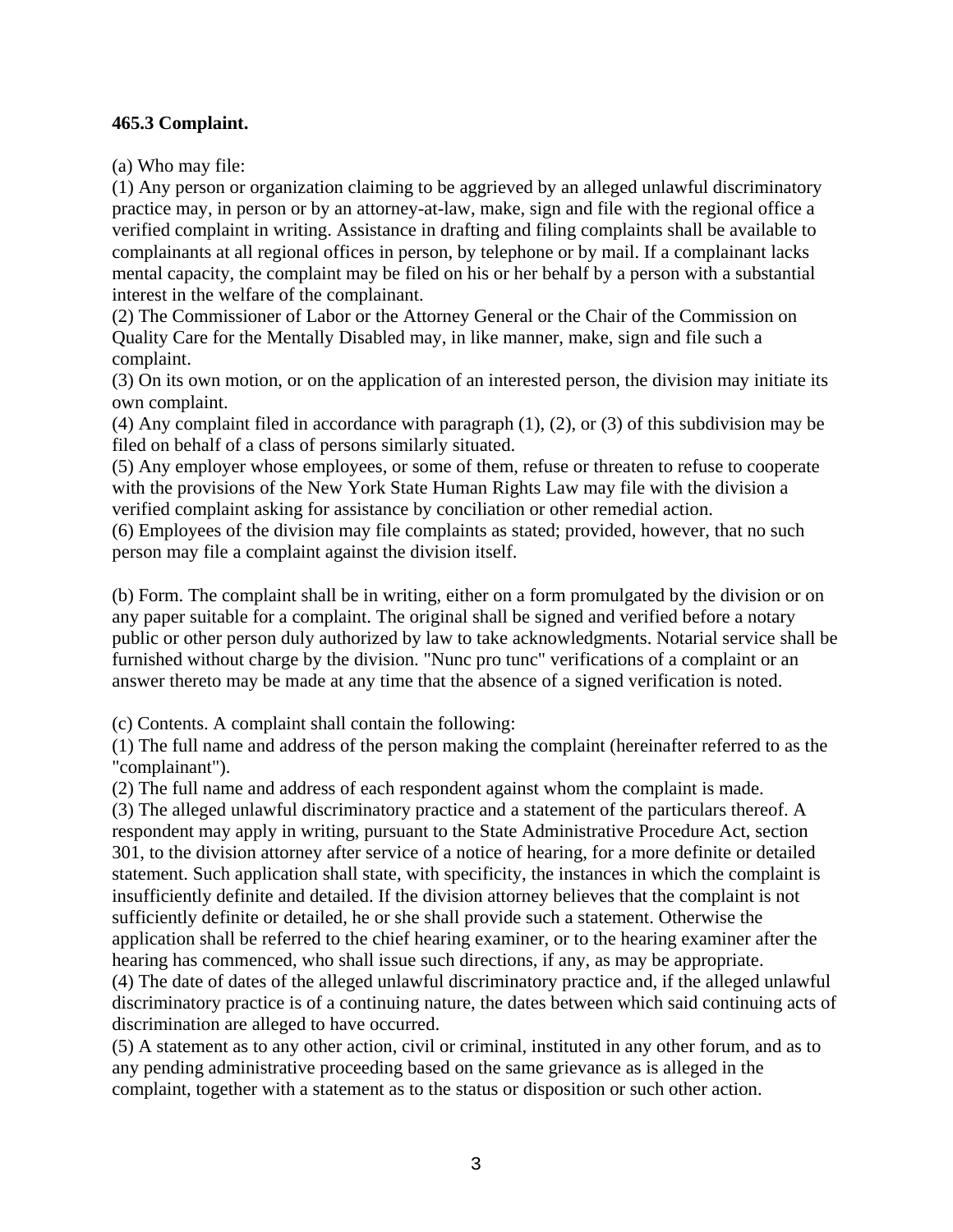<span id="page-3-0"></span>(d) Place of filing. A complaint shall be filed with the Division of Human Rights at any of its regional offices, or other place designated by the division.

(e) Time of filing. The complaint must be filed within one year from the date of the occurrence of the alleged unlawful discriminatory practice. If the alleged unlawful discriminatory practice is of a continuing nature, the date of its occurrence shall be deemed to be any date subsequent to its inception, up to and including the date of its cessation.

(f) Manner of filing. The complaint may be filed by personal delivery, ordinary mail, registered mail or certified mail, addressed to any of the division's offices. (g) Service. A copy of the complaint shall be promptly served by the division on the respondents and all persons the division deems to be necessary parties, on its own motion or on application of a respondent. A copy of all amendments to the complaint shall be served by the division on all parties to the proceeding, except such amendments to the complaint as are made to more correctly identify a respondent or necessary party previously served. A copy of any complaint filed against any respondent who has previously entered into a conciliation agreement, or as to whom an order of the division or its predecessor, the State Commission for human rights, has previously been entered, shall be delivered to the Attorney General, to the Secretary of State if the secretary has issued a license to the respondent, and to such other public officers as the division deems proper.

### **465.4 Amendments to complaint.**

(a) Power to amend. The division or the complainant shall have the power reasonably and fairly to amend the complaint. No party may be removed by any amendment. After a hearing is commenced before an administrative law judge, any amendment is subject to the discretion of the administrative law judge.

(b) Complainant's power.

The complainant has the right to amend the complaint in a reasonable manner before the commencement of a hearing.

(c) Division's power. The regional director, division attorney, or administrative law judge may reasonably amend the complaint.

(d) Any amendments made after a probable cause determination are not subject to any further investigations or determinations of probable cause.

(e) Service.

(1) Any amendment to a complaint shall be served upon all parties unless made upon the record at a public hearing before an administrative law judge. If an amendment adds new parties, a copy of the notice of hearing must be served upon such parties.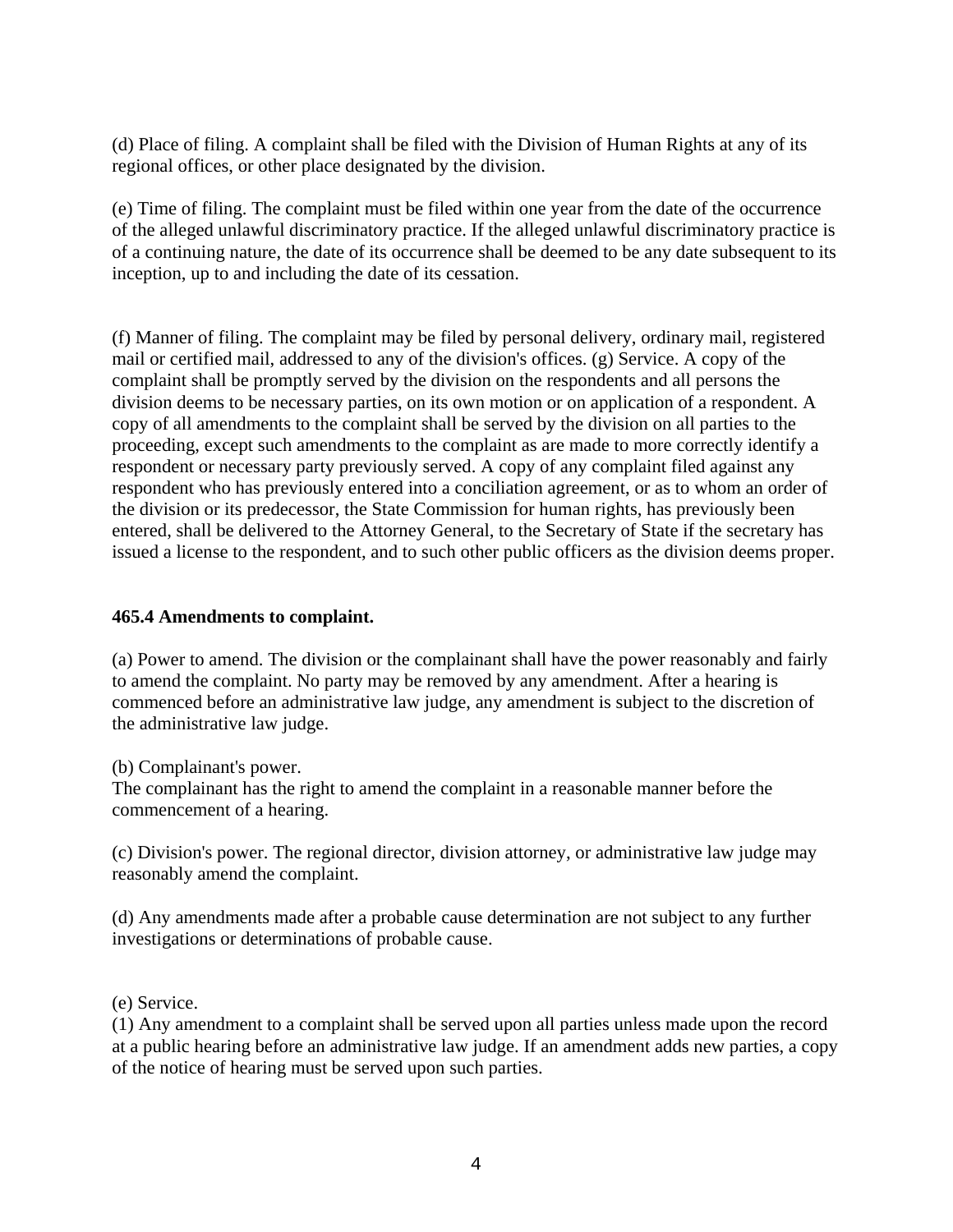<span id="page-4-0"></span>(2) When a complaint is amended after an answer has been filed but before the hearing, each respondent who has filed an answer shall be allowed to file an amended answer with the division attorney at least two business days prior to the hearing.

## **465.5 Withdrawals, discontinuances and dismissals before a hearing.**

(a) Withdrawal. A pending complaint, or any part thereof, may be withdrawn by the complainant at any time before the service of a notice of hearing. Such a withdrawal shall be in writing and signed by the complainant. Such withdrawal does not preclude the division from filing a complaint on its own motion based on the same facts.

(b) EEOC Complaints. A complaint filed by the Equal Employment Opportunity Commission on or after July 15, 1991, to comply with the requirements of 42 USC §2000e-5(c), or on or after June 16, 1992, to comply with the requirements of 42 USC §12117(a) or 29 USC §633(b) shall not constitute a filing within the meaning of Human Rights Law §297.9, and shall not require a dismissal from the division where complainant seeks to pursue the above remedies in court.

### (c) Discontinuance.

(1) After the service of the notice of hearing a proceeding may be discontinued by the complainant on notice to the respondent and with the consent of the commissioner. (2) The application to discontinue shall be in writing, signed by the complainant or complainant's attorney, or made upon the record at a public hearing before an administrative law judge.

(d) Dismissal for lack of jurisdiction or probable cause.

(1) If the division finds, either on the face of the complaint or after investigation, with respect to any respondent or any charge, that it lacks jurisdiction or that probable cause does not exist, the complaint shall be dismissed as to such respondent, or charge, by the regional director or director of regional affairs.

(2) A complaint against a nonresident person or foreign corporation under section 298-a of the New York State Human Rights Law shall be dismissed if the division finds, either on the face of the complaint or after investigation, with respect to such respondent that it lacks jurisdiction or that there is no reason to believe that such respondent has committed or is about to commit outside of this State an act which, if committed within this State would constitute an unlawful discriminatory practice.

(3) The regional director shall issue and serve upon all parties an order dismissing said complaint, in whole or in part, which shall state the grounds for such dismissal of those charges or respondents against whom the dismissal order is directed, and shall contain notice to the complainant of the right to appeal to the Supreme Court of the State in the judicial department embracing the county wherein the unlawful discriminatory practice which is the subject of the order occurs.

(e) Dismissal for administrative convenience.

(1) If the division finds that the complainant's objections to a proposed conciliation agreement are without substance or that noticing the complaint for hearing would be otherwise undesirable,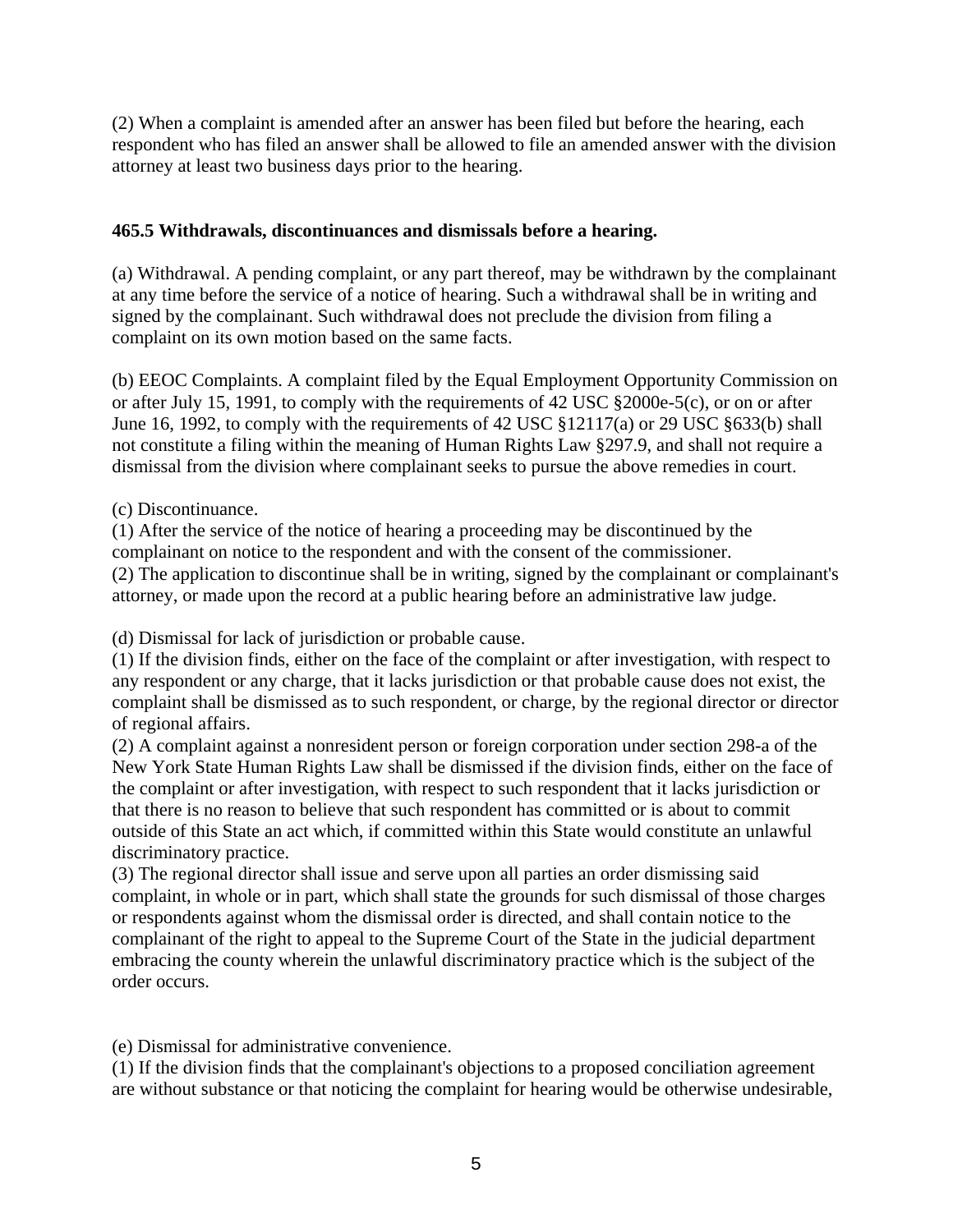<span id="page-5-0"></span>the division may, in its discretion at any time prior to the taking of testimony at a public hearing before an administrative law judge, dismiss the complaint on grounds of administrative convenience.

(2) The grounds for dismissal of a complaint for administrative convenience may include, but not be limited to, the following:

(i) the complainant's objections to a proposed conciliation agreement are without substance;

(ii) the complainant is unavailable or unwilling to participate in conciliation or investigation, or to attend a hearing;

(iii) relief is precluded by the respondent's absence or other special circumstances;

(iv) holding a hearing will not benefit the complainant;

(v) processing the complaint will not advance the State's human rights goals; or

(vi) the complainant has initiated or wants to initiate an action or proceeding in another forum based on the same grievance, where the administrative convenience dismissal would not contravene the election of remedies provisions contained in §297.9 or §300 of the Law.

(3) The division, by the commissioner, the deputy commissioner for regional affairs, or the regional director shall issue and serve upon all parties an order dismissing said complaint, which shall state the grounds for such dismissal and shall contain notice to the complainant of a right to appeal to the Supreme Court in the county wherein the unlawful discriminatory practice which is the subject of the order occurs.

### **465.6 Investigations.**

(a) Investigation. After the filing of a complaint, the regional director of the division office in which it was filed, or to which it has been transferred, shall make, with the assistance of staff, a prompt and fair investigation of the allegations of the complaint.

(b) Methods. Such investigation may be made by field visit, written or oral inquiry, conference, or any other method or combination thereof deemed suitable in the discretion of the regional director or the director of regional affairs.

### **465.7 Conciliation.**

(a) Endeavors.

(1) The division may, at any time after the filing of the complaint, endeavor to eliminate the unlawful discriminatory practice complained of by conference, conciliation and persuasion. (2) A conciliation proceeding, to be attended by the parties, should be convened in all appropriate cases by the division, prior to a determination after investigation, in an attempt to resolve the parties' differences. Reasonable adjournments of such conciliation proceeding may be given at the discretion of the investigator or the regional director. Failure of a party to attend the proceeding or cooperate with the investigator may result in a determination based on the material already in the record, with the party who absented him or herself for insufficient reasons barred from submitting additional evidence prior to the determination of cause or no cause.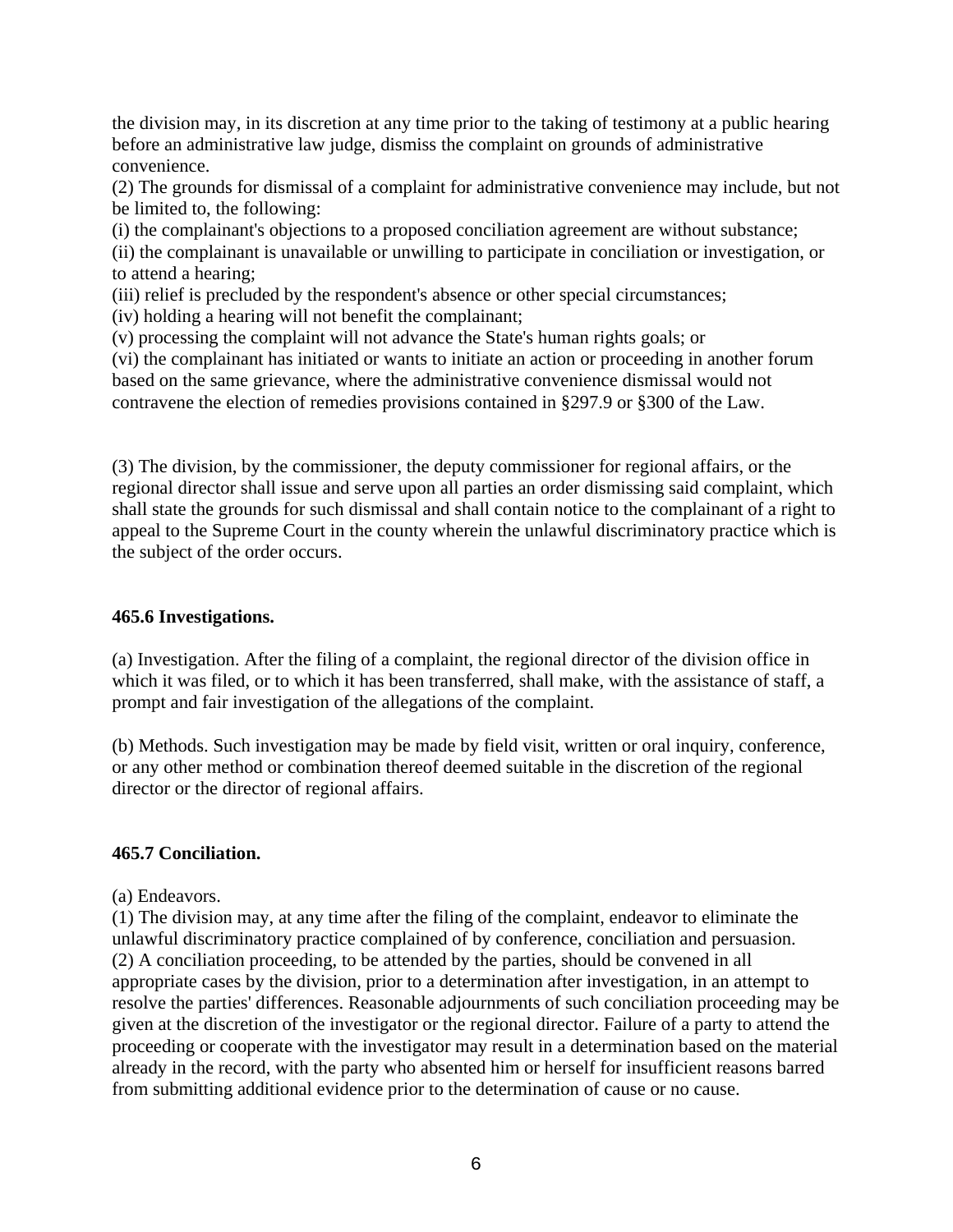(3) Offers of conciliation by respondent shall be reviewed by the regional director to determine whether such conciliation offer is substantial enough to require a determination, in the public interest, to terminate the proceeding, on notice to complainant, if the complainant unreasonably refuses to accept the conciliation. The following criteria are among those which should be considered:

i. probability of success after full investigation;

ii. reasonableness of offer;

iii. reasonableness of complainant's refusal, if any;

iv. the amount of the complainant's economic loss, and

respondent's degree of responsibility therefor;

v. in appropriate cases, the evidence of the amount of complainant's mental pain and suffering; vi. the egregiousness of the discrimination charged;

vii. whether the public interest is best served by the continuation of the proceedings.

(4) Objections by a complainant to a proposed conciliation agreement must be written and shall be delivered or mailed within 15 days of the service of the proposed agreement by the division upon complainant, or earlier, i.e., if made in the context of a conciliation proceeding where both parties or their representatives are present. If the agreement was served by mail, the time for objections shall be extended by five days. The objections shall be specific and in detail.

(5) Where the regional director finds the terms of the proposed conciliation agreement to be in the public interest, and that the complainant's objections to the proposed conciliation agreement are without substance, he or she may

i. dismiss the complaint for administrative convenience;

ii. take other appropriate action pursuant to §297.3(c) of the Law; or

iii. upon request of respondent, issue an recommended equitable order, for consideration by the commissioner, providing that the respondent will pay the complainant the amount proposed in the conciliation agreement and dismissing the complaint on the merits.

(6) A special conciliation calendar shall be maintained to schedule all pre-determination conciliations.

(7) Notice of conciliation hearings shall be accompanied by a statement advising complainant of a possible waiting period before the case is heard by an administrative law judge, based upon then current division statistics, updated every six months.

(b) Terms. The terms of a conciliation agreement shall include provisions requiring the respondent to refrain from the commission of unlawful discriminatory practices in the future, and may contain such further provisions as may be agreed upon by the regional director and the respondent.

(c) Nondisclosure. The division shall not disclose what has transpired in the course of its endeavors at conciliation and persuasion, except to the parties and their representatives.

(d) Successful conciliation.

(1) If the respondent agrees to the terms of conciliation, as prepared by the regional director, then the regional director shall serve it upon the complainant.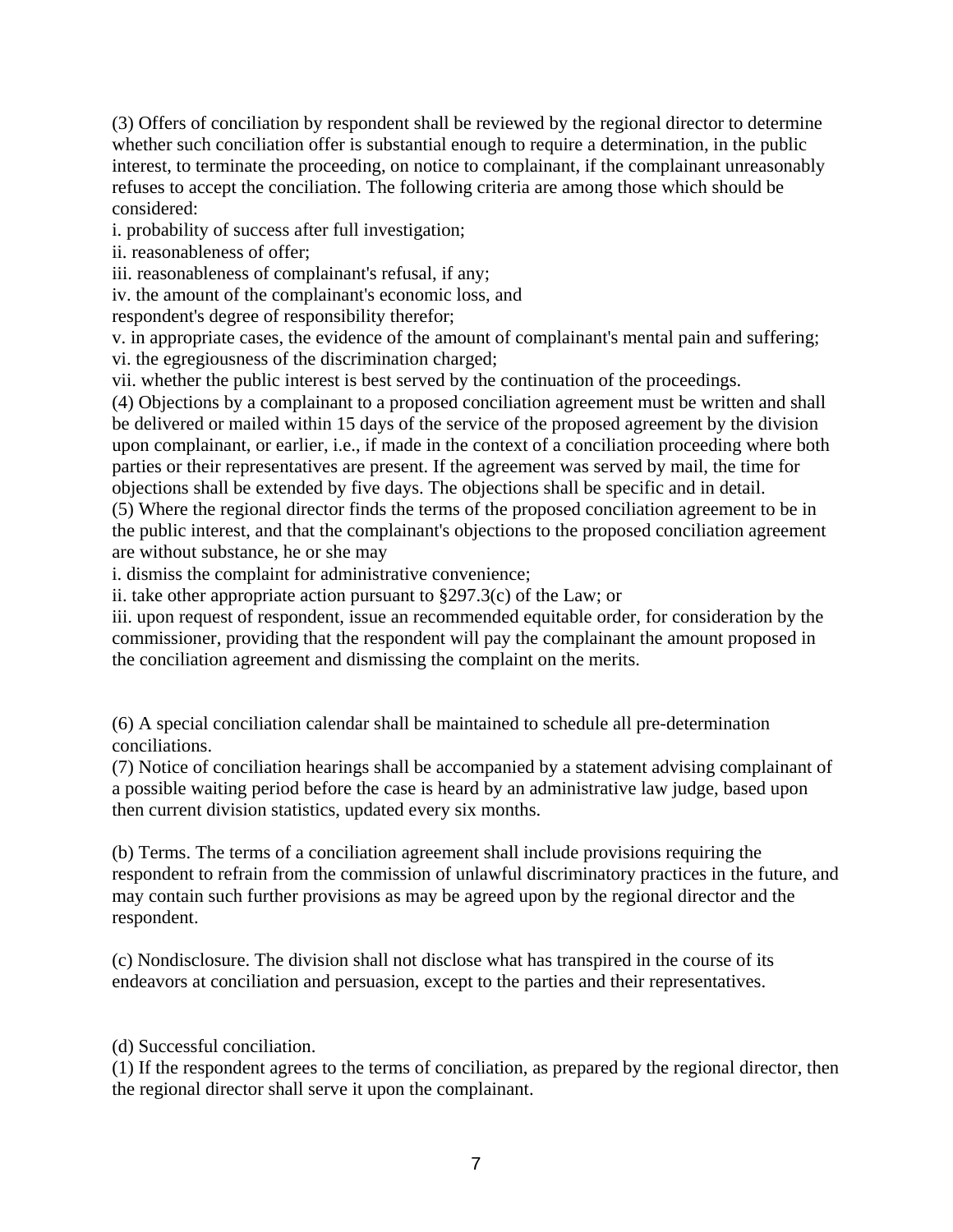<span id="page-7-0"></span>(2) If the complainant agrees to the terms of the agreement, or fails to object to such terms within 15 days after its service, the division may formally enter into the proposed conciliation agreement by issuing an order embodying such conciliation agreement. The division shall serve a copy of such order upon all parties to the proceeding.

### **465.8 Probable cause review.**

(a) The regional director must review all recommendations as to determinations after investigation made by an investigator, for accuracy of facts and legal sufficiency. The regional director shall keep a register of all determinations after investigation made by him or her after such review, with notation of the date of determination after review, and a comment if necessary.

(b) A special unit, called the Review Unit, will review probable cause determinations as necessary. If such unit determines that the record of investigation does not support a finding of probable cause, it may order such matter reopened and dismissed, or in the appropriate case, reopened and remanded to the regional office with instructions as to further proceedings.

## **465.9 Injunctions.**

(a) At any time after the filing of a complaint, the commissioner, by the regional director, director of regional affairs or the division attorney, may seek an injunction against the doing or procuring of any act tending to render ineffectual any order the commissioner may enter in the proceeding, in the manner provided by section 297, subdivision 6, of the New York State Human Rights Law.

(b) The seeking of such an injunction may be on the division's own motion or on request of a party or attorney.

# **465.10 Pre-Hearing Settlement Calendar.**

Prior to the issuance of the Notice of Hearing, a settlement calendar may be held wherein each case where probable cause has been found may be considered for settlement.

Notice of Pre-Hearing Settlement Calendar: A notice of pre-hearing Settlement Calendar shall be served upon all the parties to the proceeding.

Such notice shall contain the following language, which shall be adhered to in practice in substantial form:

### IMPORTANT NOTICE

## THE FIRST SESSION OF THE PUBLIC HEARING DESCRIBED IN THIS NOTICE SHALL BE DEVOTED EXCLUSIVELY TO THE SETTLEMENT OF THE MATTER.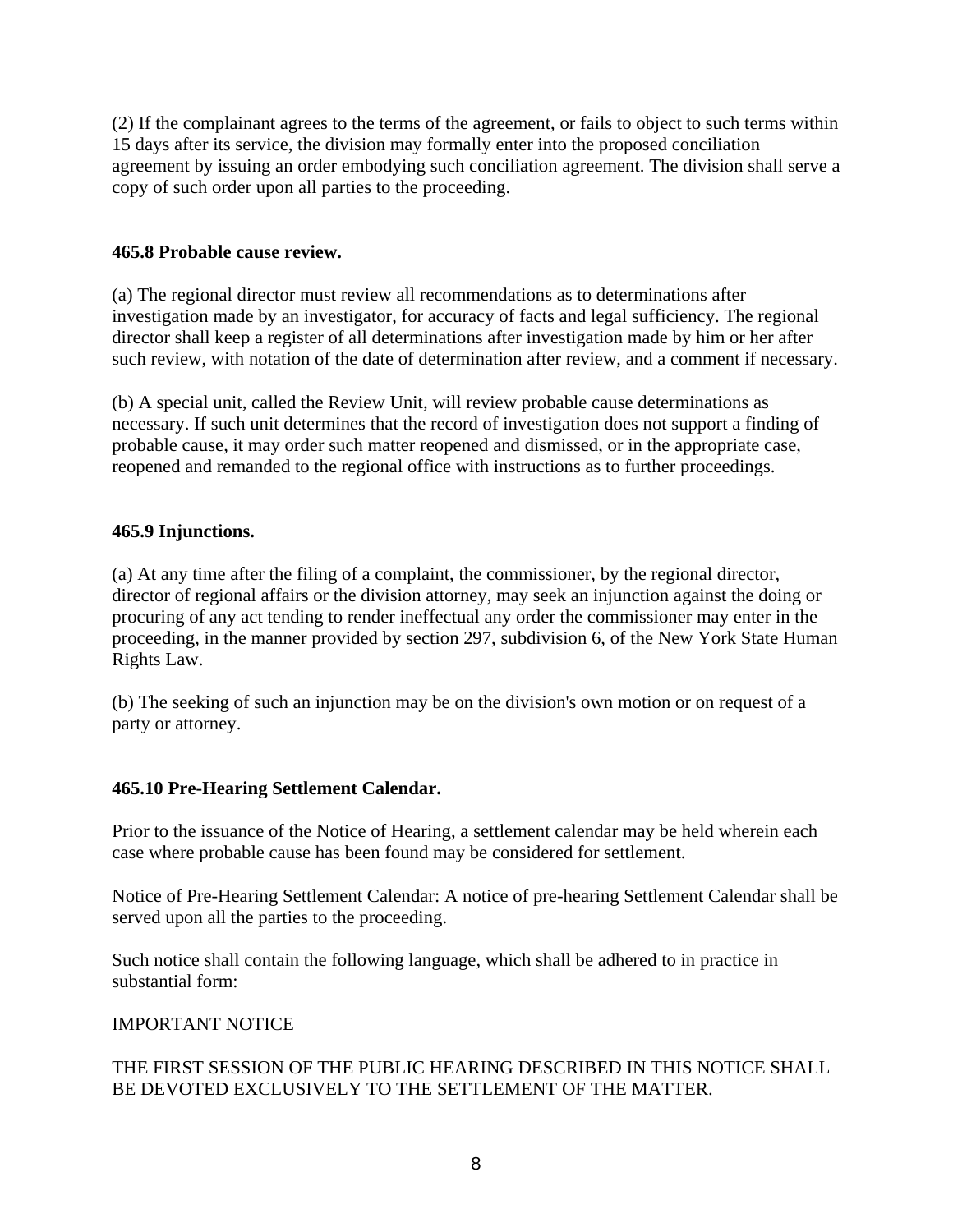<span id="page-8-0"></span>THEREFORE, counsel or the representatives of the parties must attend this hearing with the full authority to settle the matter.

NO ADJOURNMENT OF THIS PRE-HEARING BEFORE THE HEARING DATE SHALL BE GRANTED EXCEPT FOR GOOD CAUSE SHOWN IN WRITING DELIVERED TO THE PRESIDING ADMINISTRATIVE LAW JUDGE WHO, IN HIS OR HER DISCRETION, MAY GRANT OR DENY THE REQUEST.

THE REQUEST FOR ADJOURNMENT SHALL BE FILED WITH THE PRESIDING ADMINISTRATIVE LAW JUDGE AND SERVED ON GENERAL COUNSEL OF THE DIVISION AND ANY OTHER OPPOSING COUNSEL NO LESS THAN FIVE (5) DAYS BEFORE THE DATE SET FOR THE PRE-HEARING.

IF THE PRESIDING ADMINISTRATIVE LAW JUDGE GRANTS THE ADJOURNMENT, THE CONFERENCE WILL BE RESCHEDULED TO THE NEXT AVAILABLE PRE-HEARING CONFERENCE DATE IN THAT COUNTY. EX PARTE REQUESTS FOR ADJOURNMENT WILL BE AUTOMATICALLY DENIED.

EVERY REQUEST FOR AN ADJOURNMENT SHALL BE DEEMED A WAIVER BY THE REQUESTING PARTY OF ANY PRESENT OR FUTURE OBJECTION ALLEGING THAT THE STATE DIVISION OF HUMAN RIGHTS HAS FAILED TO PROCESS THE COMPLAINT IN A TIMELY MANNER.

Please be advised that the parties to the complaint may, at any time prior to the taking of testimony at a public hearing, mutually agree to submit the complaint for binding arbitration before the American Arbitration Association.

### **465.11 Notice of hearing and answer.**

A notice of hearing together with the complaint as amended shall be served as provided in section 297.4(a) of the New York State Human Rights Law.

(a) Time of filing an answer. At least two business days prior to the hearing, the respondent shall, and any necessary party may, file a written answer to the complaint, sworn to subject to the penalties of perjury.

(b) Place and manner of filing of answer. The answer must be filed with the division in triplicate in the office of the general counsel of the division, and a copy served upon each attorney of record and upon each party not represented by an attorney.

(c) Form of answer.

(1) The answer shall be in writing, the original being signed and sworn to subject to the penalties of perjury. The answer shall contain the party's address, telephone number and, if made by an attorney, the name and post-office address and telephone number of said attorney.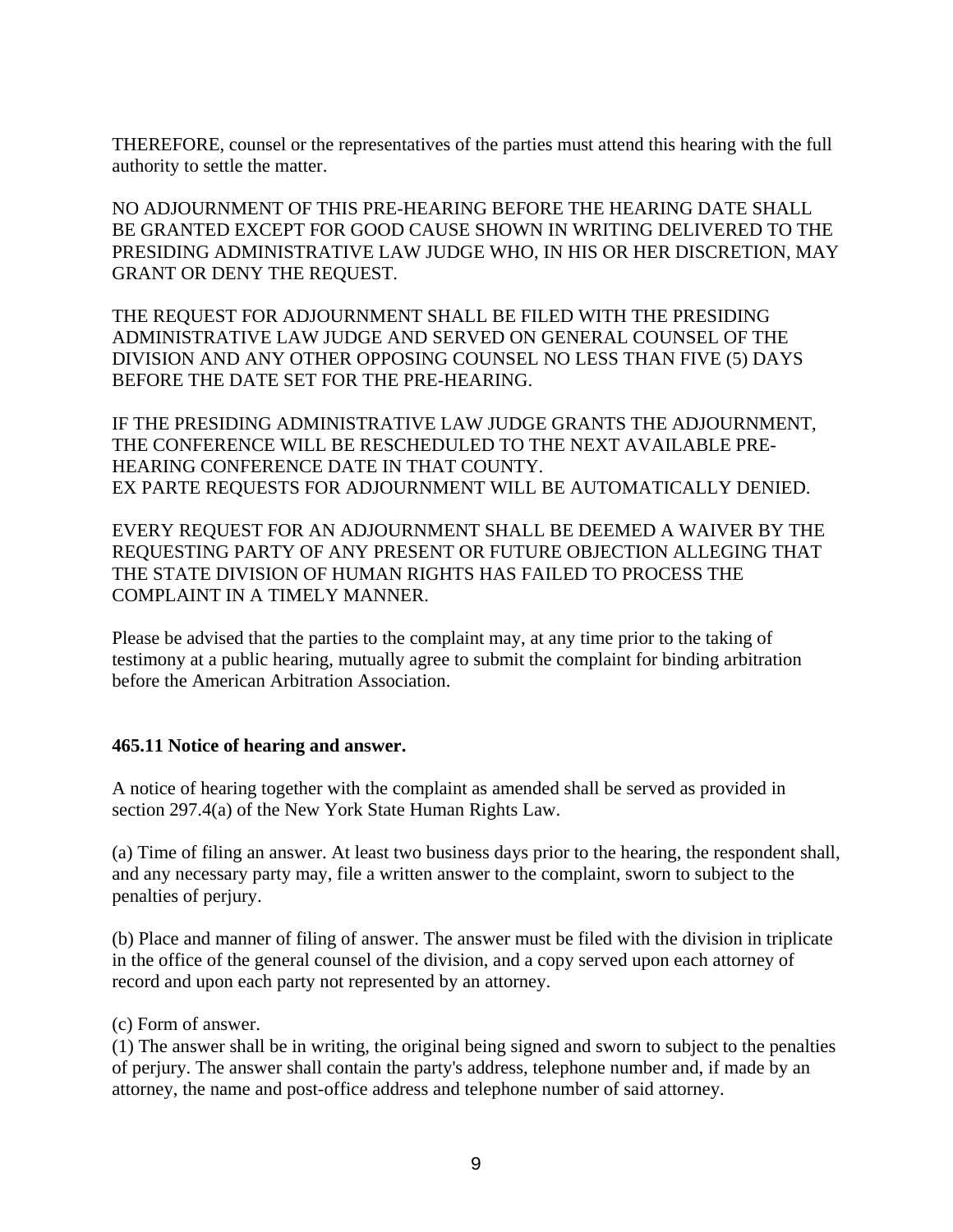<span id="page-9-0"></span>(2) The answer shall contain a separate and specific response to each and every particular of the complaint or a denial of any knowledge or information thereof sufficient to form a belief. Any matter constituting an affirmative defense, including lack of jurisdiction, shall be stated separately and with particularity in the answer.

(3) Any allegation in the complaint which is not denied shall be deemed admitted.

(d) Amendment of answer. A party shall have the power reasonably and fairly to amend its answer, subject to the discretion of the administrative law judge.

(e) Default. If the respondent fails to answer the complaint, the administrative law judge may enter the default, and the hearing shall proceed on the evidence in support of the complaint. Upon application, the administrative law judge or chief administrative law judge may, for good cause shown, open a default in answering, upon equitable terms and conditions, including the taking of an oral answer.

### **465.12 Hearings.**

Hearings shall be held as provided in section 297.4(a) of the New York State Human Rights Law.

(a) Consolidations. Two or more complaints may be scheduled simultaneously before the same administrative law judge, who may consolidate or sever them.

(b) Appearances.

(1) All parties to the proceeding, other than a respondent whose default in answering has not been excused, may be present and shall be allowed to present testimony in person or by counsel and cross-examine witnesses.

(2) If a notice of hearing has not been delivered to a party, the division in its discretion may postpone a scheduled hearing to determine whether that party expects to attend a hearing, or whether the complaint should be dismissed for administrative convenience, default entered, or other appropriate action taken.

(3) If a respondent fails to appear at the duly noted time and place of the hearing and the hearing is not adjourned, irrespective of whether an answer to the complaint has been filed, the hearing shall proceed on the evidence in support of the complaint. Upon application, the administrative law judge or chief administrative law judge may, for good cause shown, reopen the proceeding, upon equitable terms and conditions.

(4) Prior to an order after hearing, a default entered upon a respondent's failure to appear may be reopened, for good cause shown, upon written application to the administrative law judge or chief administrative law judge. (c) New parties.

(1) In the discretion of the administrative law judge, any other person who has a substantial personal interest may be allowed to intervene as a party, in person or by counsel.

(2) The administrative law judge may require that any person not already a party be joined as a necessary party to the proceeding. A party may move that a person be joined as a necessary party.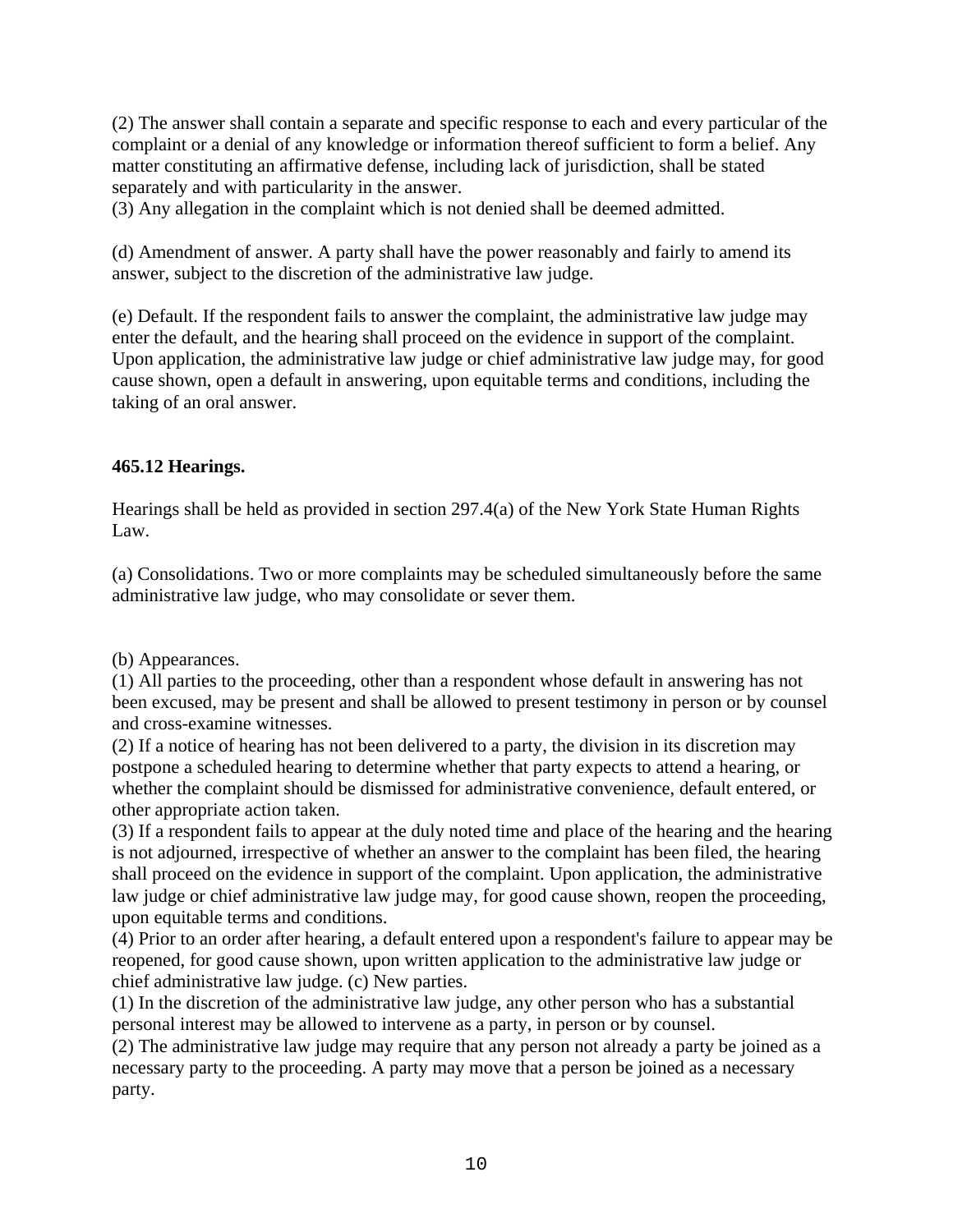(3) In such joinder, the hearing shall be adjourned unless the person ordered to be joined is present and consents to waive service of notice of hearing and pleadings and to proceed as if he or she had been designated as such necessary party in the original complaint.

(4) In the event of such adjournment, the division shall serve a new notice of hearing and an amended complaint upon the person so joined and upon all other parties, and shall also serve on the person so joined copies of the previous pleadings and a notice that the prior hearing record may be examined at the division's offices during normal business hours, by appointment.

(5) Upon such waiver of notice by a person who is present, or upon service of such new notice of hearing and an amended complaint, the hearing shall proceed as if the party so joined had been designated in the original complaint. (d) Who shall conduct.

(1) Hearings shall be conducted by an administrative law judge designated by the division. All case assignments shall be made by the chief administrative law judge. All calendaring decisions shall be subject to the approval of the chief administrative law judge. No person who shall have previously made the investigation, engaged in a conciliation proceeding or caused the notice of hearing to be issued, shall act as an administrative law judge in such case.

(2) The division may, in its discretion, at any time prior to the completion of a hearing, substitute one administrative law judge for another. The hearing shall continue upon the previous record.

(3) Disqualification of an administrative law judge. If a party files a timely and sufficient affidavit of personal bias or disqualification of an administrative law judge, the matter shall be referred to the chief administrative law judge, who shall permit other parties to submit affidavits, and then shall determine the matter upon such affidavits. If an affidavit is submitted to disqualify the chief administrative law judge, the matter shall be referred to the executive deputy commissioner for determination. Any such determination shall be made part of the record in the case.

(e) Form and content of proof. The administrative law judge, in conducting the hearing, should utilize any procedures consonant with due process to elicit evidence concerning the ultimate issues. The following guidelines shall govern.

(1) Hearsay evidence is fully admissible.

(2) There shall be no required order to the presentation of the evidence.

(3) Documentary evidence may be admitted without testamentary foundation, where reasonable.

(4) Witness information need not be introduced in the form of question and answer testimony.

(5) Information from witnesses may be introduced in the form of affidavits, without oral examination and cross examination.

(6) The parties shall not be denied the right to examine or cross examine a witness, where necessary and reasonable.

(7) Oral testimony shall be given under oath.

(8) Evidence shall not be received in camera.

(9) Written stipulations may be introduced in evidence if signed by the person sought to be bound thereby or by that person's attorney-at-law. Oral stipulations may be made on the record at open hearing. The entire record may be in the form of a stipulation, submitted to the chief administrative law judge without the convening of a hearing before an administrative law judge.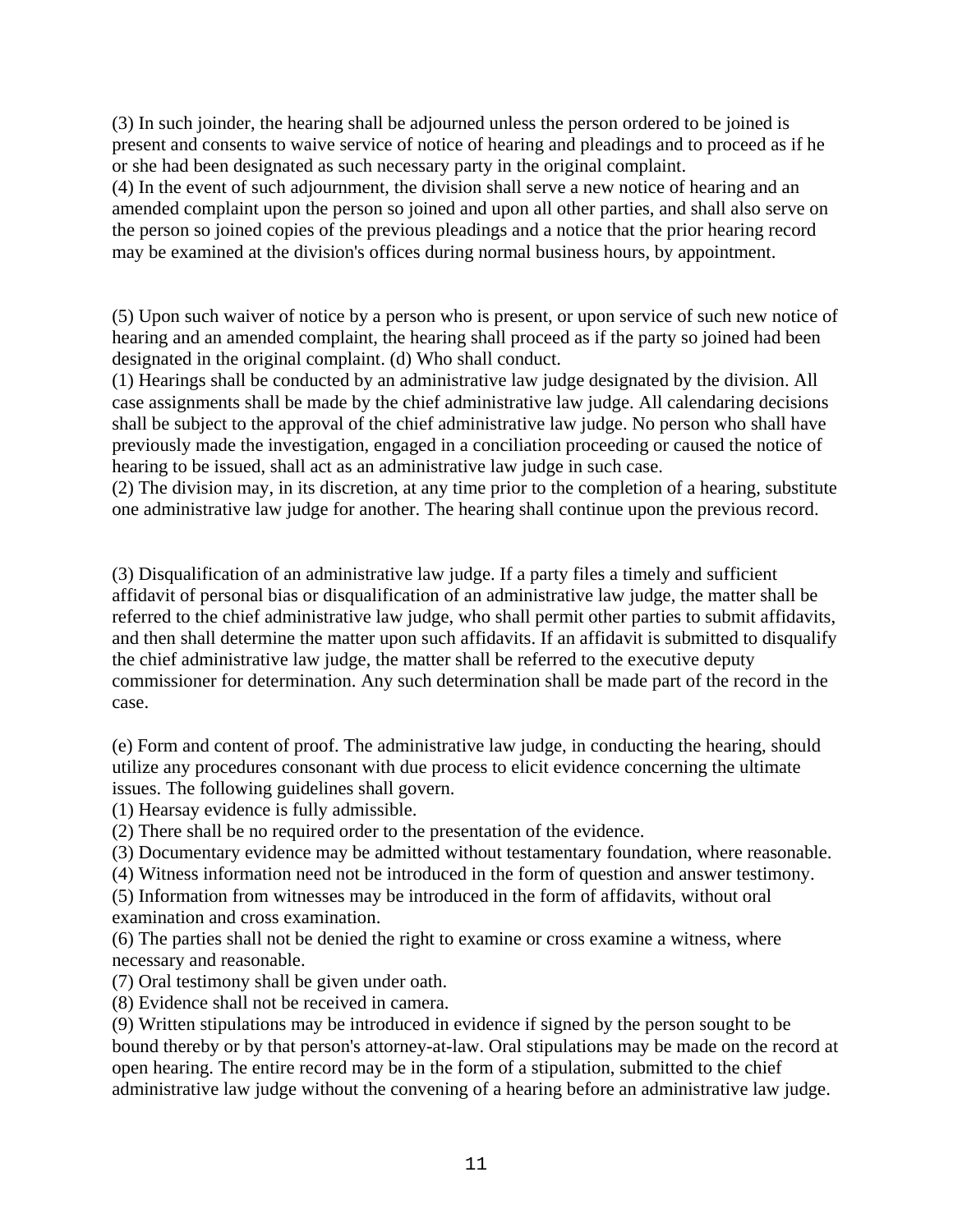(10) All materials relating solely to conciliation or settlement discussions shall be placed in a separate folder and shall not form part of the formal evidentiary record. All settlement discussions shall be held in camera.

(11) Where reasonable and convenient, the administrative law judge may permit the testimony of a witness to be taken by telephone, subject to the following conditions:

i. a person within the hearing room can testify that the voice of the witness is recognized, or identity can otherwise be established;

ii. the administrative law judge, reporter and respective attorneys can hear the questions and answers;

iii. the witness is placed under oath and testifies that he or she is not being coached by any other person.

(12) Where affidavits or other forms of proof are not sufficient, an administrative law judge may authorize a deposition to be taken on oral or written questions and shall admit such deposition into evidence at a hearing in lieu of the personal appearance and testimony of the deponent at the hearing, subject to the following conditions:

i. All parties and counsel have been offered a reasonable opportunity to participate in the taking of the deposition and to cross-examine thereat.

ii. The deponent is unable to come to a hearing for any reason of personal hardship.

iii. The deposition was taken before any person authorized to administer an oath in the place where the deposition is taken, and is either subscribed and sworn to by the deponent, or certified as accurate by the stenographer, or is taken in the form of a tape recording.

iv. The absence of cross-examination shall not be a bar to the admission of such deposition; provided, however, that if justice so requires, the deponent may be subject to further inquiry by additional deposition.

v. Any other reasonable condition fixed by the administrative law judge.

(f) Powers of the administrative law judge. The administrative law judge shall have the following powers to control the presentation of the evidence and the conduct of the hearing:

(1) to fully control the procedure of the hearing, subject to these rules, and to rule upon all motions and objections, and make recommended orders as to motions to dismiss and summary judgment motions;

(2) to refuse to consider objections which unnecessarily prolong the presentation of the evidence; (3) to foreclose the presentation of evidence that is cumulative, argumentative, or beyond the

scope of the case;

(4) to place evidence in the record without an offer by a party;

(5) to call and to examine witnesses;

(6) to administer oaths;

(7) to exclude non-party witnesses who have not yet testified from the hearing room;

(8) to direct the production of documents and other evidentiary matter;

(9) to propose stipulations of fact for the parties' consideration;

(10) to issue interim or tentative findings of fact at any point during the hearing process;

(11) to issue questions delimiting the issues for hearing;

(12) to propose settlement terms for the parties' consideration at any time during the proceeding, or to issue an equitable order as set forth more fully in (m) of this rule;

(13) to direct further hearing sessions for the taking of additional evidence or for other purposes, upon the administrative law judge's own finding that the record is incomplete or fails to provide the basis for an informed decision;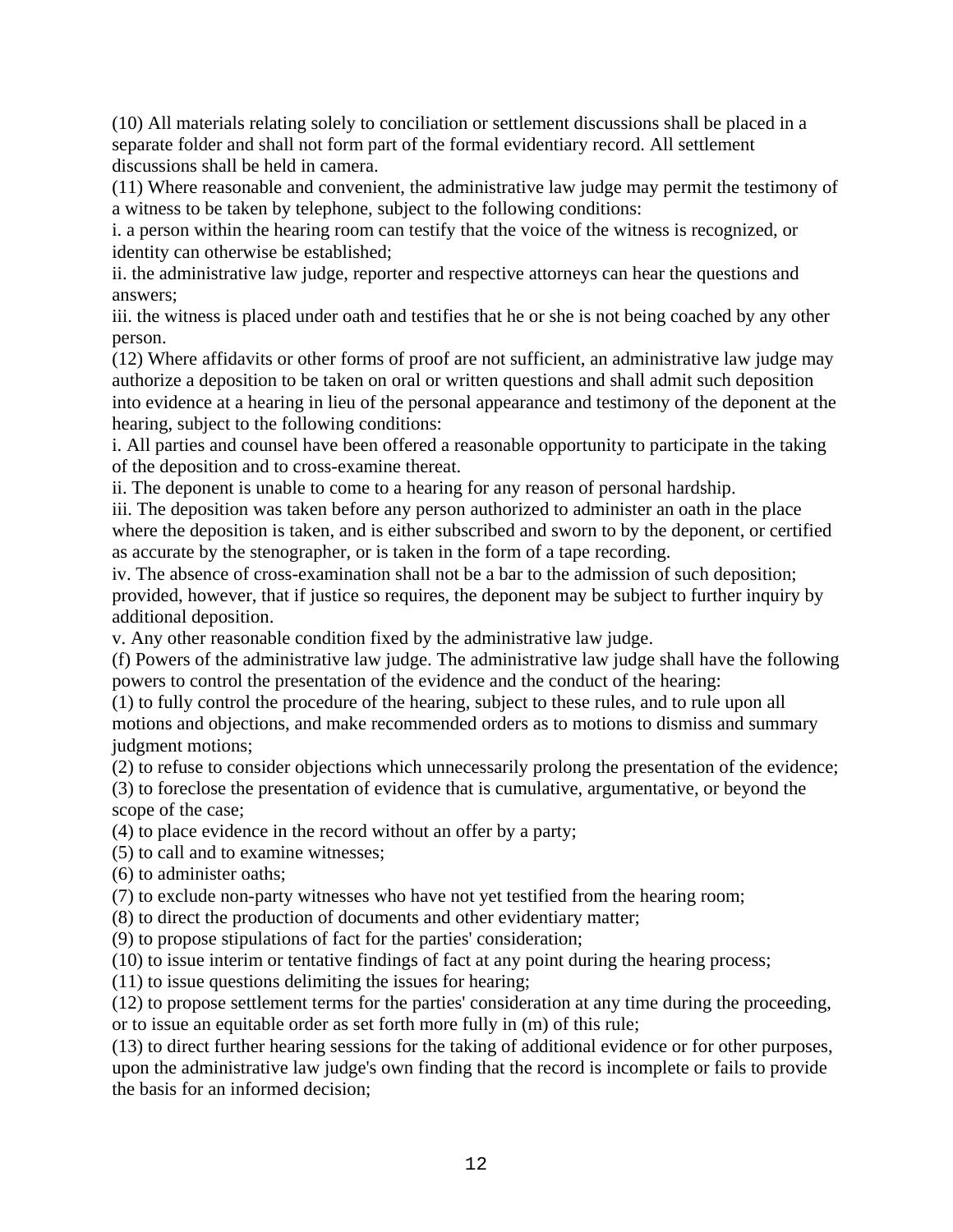(14) to amend the complaint to conform to the proof.

(g) Investigation file. The regional investigation file, which is also available to the parties, will be made available to the administrative law judge at least 30 days prior to the preliminary conference pursuant to subsection (h) of this section.

(h) Preliminary conference. The first session of the hearing, for which the parties receive notice pursuant to rule 465.9, shall begin with a preliminary conference before the administrative law judge. The conduct of this preliminary conference shall be as follows:

(1) All legal and factual issues of the case which relate to the conduct of the hearing or the presentation of the evidence will be discussed, and the parties, by their advocates, shall be prepared to address these issues.

(2) Parties shall bring to the preliminary conference all documentary evidence in their control which is to be offered in evidence. Items already present in the investigatory file need not be separately produced. The administrative law judge will determine what documents are necessary to complete the record. Documents shall be assembled and placed in the record at this time through notation by the administrative law judge.

(3) Parties will provide a list of proposed witnesses, with explanation of their identity and the scope of their knowledge of the facts of the case. The administrative law judge will determine the witnesses necessary to complete the record.

(4) The administrative law judge may, at his discretion or at the suggestion of a party, request the production of additional documents and/or additional witnesses, and may agree to the issuance of subpoenas, as necessary.

(5) The administrative law judge may, at the preliminary conference or at a later time, propose possible stipulations of fact, or issue to the parties interim or tentative findings of fact, and/or issue to the parties questions for hearing, and may take any other steps necessary to limit and frame the issues to be addressed in the hearing.

(6) The administrative law judge shall establish a schedule for the presentation of testimony, and shall, to the extent practical, resolve all issues relating to the conduct of the hearing and the presentation of the evidence.

(7) The record of the preliminary conference will be kept in the form of the administrative law judge's formal notes.

(i) Hearing record. The record of the hearing may be taken by shorthand reporting, tape recording, or other reasonable method. The method chosen shall be within the discretion and direction of the chief administrative law judge. At all hearing sessions, the administrative law judge shall take formal notes listing all matters made part of the record, which shall be attached as an appendix to the recommended order.

(j) Public hearings. Hearings shall be open to the public, except in extraordinary circumstances. Oral testimony shall not be taken in camera. The administrative law judge may exclude from the hearing room or from further participation in the proceeding any person who engages in improper conduct at the hearing, except a party to the proceeding, an attorney of record, or a witness engaged in testifying. The hearing shall be conducted with dignity and respect.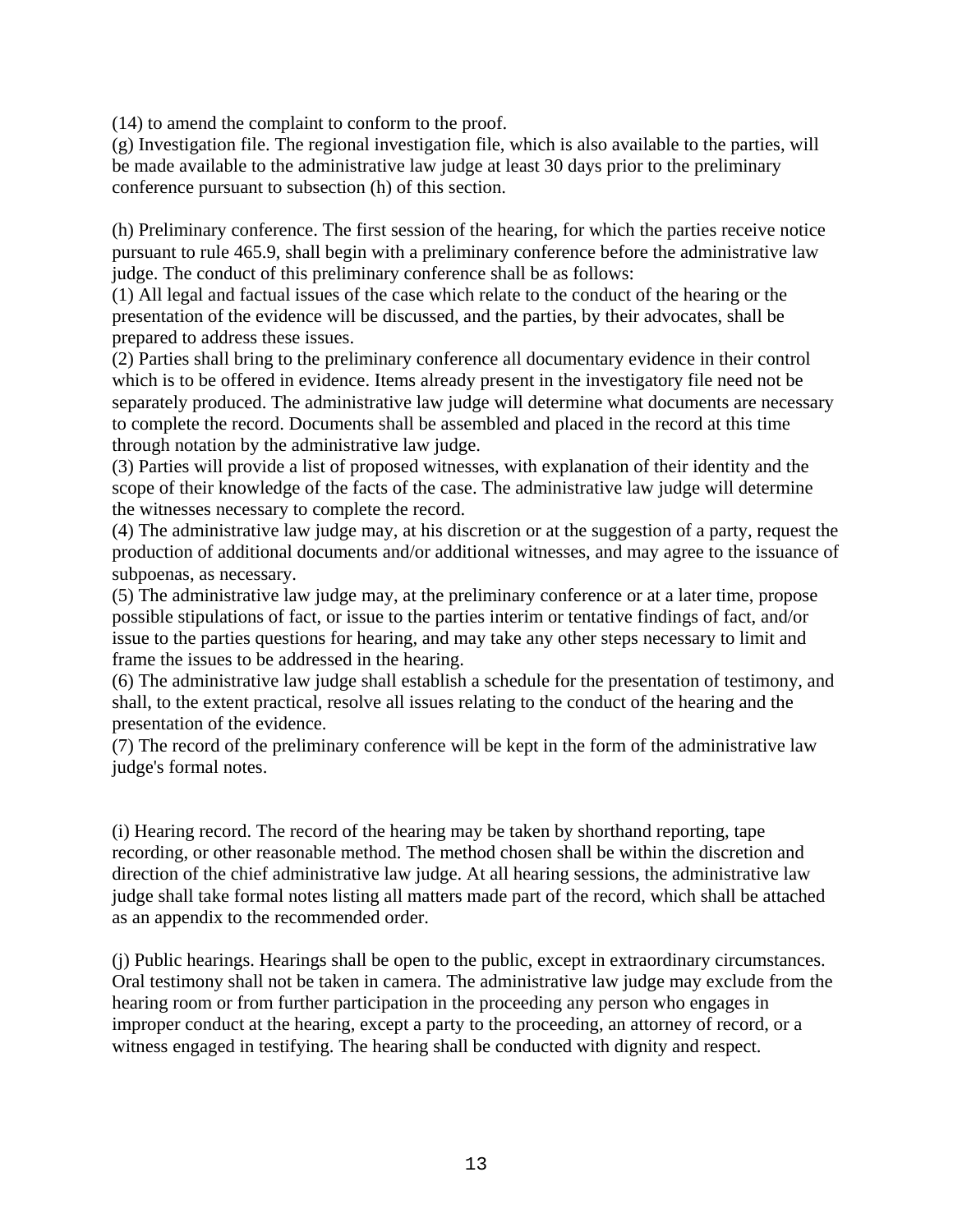(k) Trade secrets and privacy. Where desirable, the administrative law judge in consultation with counsel may provide for the use of devices such as deletion of names and coding in order to protect personal privacy or information, including trade secrets which, if made public, would result in unfair advantage to competitors. In extraordinary circumstances, the administrative law judge shall have the discretion to close the hearing to the public to protect the rights of the parties. (l) Ex parte communications. No person shall communicate with the administrative law judge subsequent to the commencement of a hearing on any matter relating to the case, other than a status inquiry, unless a copy of such communication is sent to all parties to the proceeding. If such a communication is made in violation of this rule, a copy of the communication, or a written summary if the communication was oral, shall be sent to all the parties by the administrative law judge.

(m) Settlements.

(1) Where the parties agree to a settlement during the course of the hearing, the procedures set forth in Rule 465.16 shall apply.

(2) The proposed settlement shall contain terms as set forth in Rule 465.16(b).

(3) Where voluntary settlement is not reached, offers of settlement by respondent shall be reviewed by the administrative law judge to determine whether such settlement offer is substantial enough to require an order, in the public interest, terminating the proceeding. The following criteria are among those which should be considered:

i. probability of success after full hearing;

ii. reasonableness of offer;

iii. reasonableness of complainant's refusal, if any;

iv. the amount of the complainant's economic loss, and respondent's degree of responsibility therefor;

v. in appropriate cases, the evidence of the amount of complainant's mental pain and suffering; vi. the egregiousness of the discrimination charged;

vii. whether the public interest is best served by the continuation of the proceedings.

(4) Objections by a complainant to a proposed settlement shall be oral or written, at the discretion and direction of the administrative law judge, who shall set a time frame for the submission of the objections. The objections shall be specific and in detail.

(5) Where the administrative law judge finds the terms of the proposed settlement to be in the public interest, and that the complainant's objections to the proposed settlement are without substance, he or she may, upon request of respondent, issue a recommended equitable order for the commissioner's consideration, providing that the respondent will pay the complainant the amount proposed in the settlement and dismissing the complaint on the merits.

(n) Deaf persons. Whenever any deaf person is a party to a hearing, or a witness therein, the division shall appoint a qualified interpreter who is certified by a recognized national or New York state credentialing authority to interpret the proceedings to, and the testimony of, such deaf person.

(o) Oral arguments and briefs. The administrative law judge may permit the parties or their attorneys, the division attorney and interveners and interested organizations to argue orally within such time limits as the administrative law judge may determine. Trial briefs will only be permitted where specifically requested by the administrative law judge, on particular points of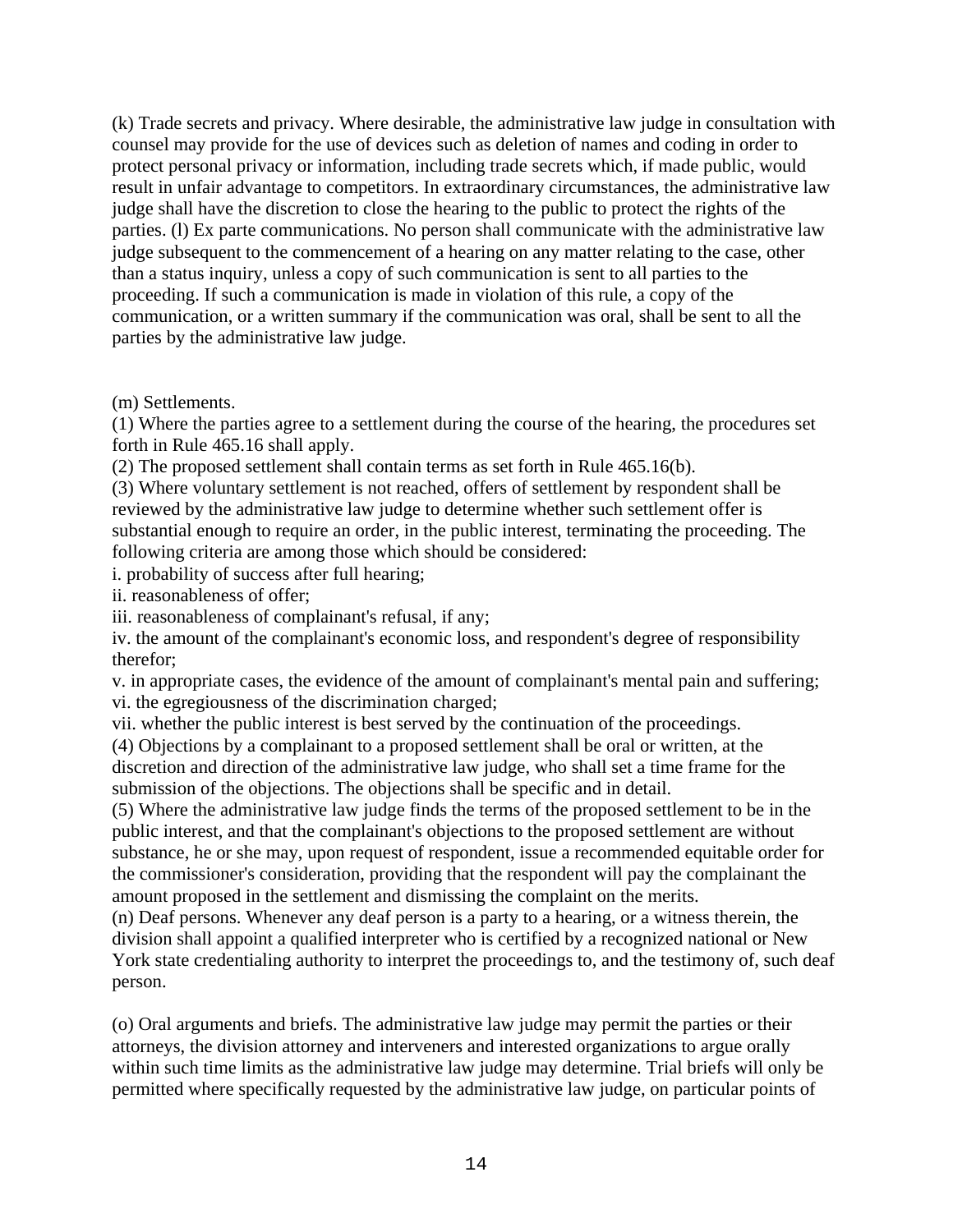<span id="page-14-0"></span>law. Any such brief shall be filed in duplicate with the administrative law judge, with proof of service upon all counsel in the proceeding and parties appearing without counsel. Full written arguments will be permitted in the form of objections as provided for in Rule 465.15(c).

(p) Continuations, adjournments and substitutions of administrative law judge. The division may postpone a scheduled hearing, or continue a hearing from day to day or adjourn it to a later date or to a different place, by announcement thereof at the hearing or by appropriate notice to all parties. No adjournment of a scheduled hearing shall be granted except upon affidavit of actual engagement before a higher tribunal or for good cause shown in writing. The chief administrative law judge may review and change the adjourned dates.

(q) Time frames for recommended orders. The chief administrative law judge shall establish time frames for writing of recommended orders by the administrative law judge who conducts the hearing. The administrative law judge shall adhere strictly to such time frames.

## **465.13 Representation by an attorney.**

(a) Appearance. If any party designates an attorney-at-law to represent that party before the division, such attorney shall file a notice of appearance with the division. An attorney-at-law who appears for a party to the proceeding at any stage therein, including an application for an injunction, shall be deemed to remain that party's attorney throughout the proceeding until:

(1) the party represented files with the division a written revocation of the attorney's authority; or

(2) the attorney files with the division a written statement of withdrawal from the case; or

(3) the attorney states on the record at a division hearing that the attorney is withdrawing from the case; or

(4) the party represented states on the record at a division hearing that the attorney's authority is revoked; or

(5) the division receives notice of the attorney's death or disqualification; or

(6) an adverse ruling is made on a motion to disqualify an attorney because of conflict of interest.

(b) Notice to attorneys. Copies of all written communications or notices in the matter directed to the party shall be sent either to the attorney alone or to both the party and the attorney.

(c) Effectiveness of service. Service of any document or paper (except subpoenas and subpoenas duces tecum) in the matter on such attorney shall be deemed service on the party represented; provided, however, that the division may, in addition, serve any document or paper on the party such attorney represents.

(d) Who shall present case in support of complaint.

(1) If the complainant is not represented by an attorney, the case in support of the complaint shall be presented before the administrative law judge by the division's agent or attorney. However, such agent or attorney shall not have an attorney-client relationship with the complainant. (2) If the complainant is represented by an attorney, such attorney shall solely present the case in support of the complaint on the consent of the division attorney. The division attorney shall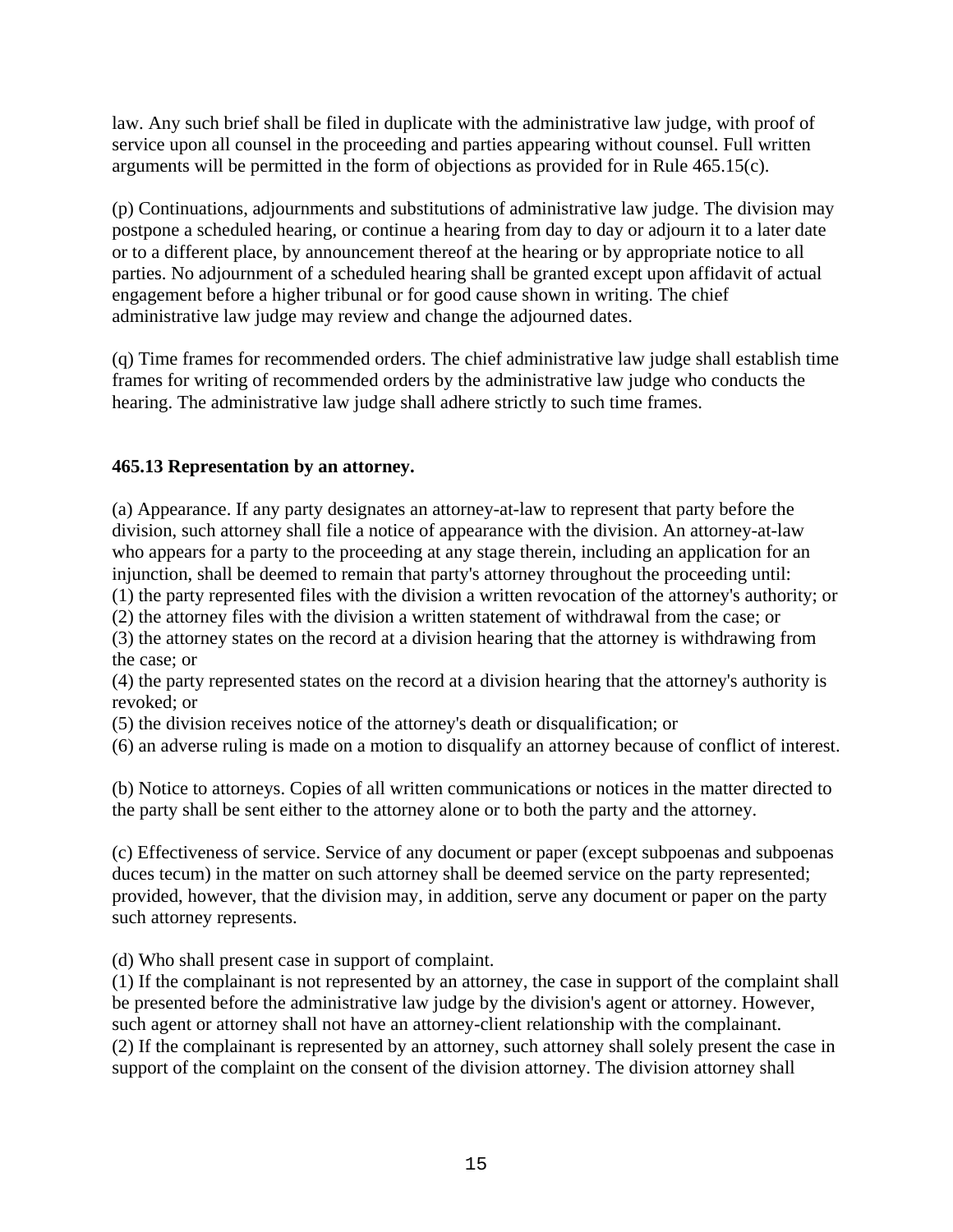<span id="page-15-0"></span>prepare and submit to the administrative law judge or chief administrative law judge a statement in lieu of appearance together with the jurisdictional papers.

(e) The complainant's and respondent's attorneys shall have full and complete access to the file, and to copies (at reasonable cost) of documents necessary to the hearing, at an office maintained by the division convenient to such attorney, by appointment.

(f) The complainant's and respondent's attorneys shall consult with the division attorney, or with the administrative law judge at the hearing, concerning any proposed settlement of the case, for the purpose of preserving the public interest.

(g) The administrative law judge may, in the exercise of discretion, request the appearance of the division attorney. (h) Public interest or legal questions.

(1) Where the division attorney determines that there exists a substantial public interest or an important or novel issue of law, the division shall appear at the hearing.

(2) In such case, the division attorney and complainant's attorney may agree on the procedure to be followed in the presentation of the case, including joint presentation by such attorneys. (3) The division attorney may at any time withdraw the consent to have the case presented solely by the complainant's attorney, and appear at the hearing or submit arguments or briefs.

(i) Payment of award. When an attorney has ceased to represent a complainant, the division shall have no obligation to notify said attorney of any award of money to a complainant by way of conciliation, settlement, order after hearing or otherwise, and may consent to or order the delivery and payment of the award by the respondent to the complainant. When a complainant is represented by an attorney at the time of an award, the terms of payment thereof shall provide that said award shall be paid in the form of a check or draft made payable to the complainant but delivered to the complainant's attorney.

### **465.14 Subpoenas and subpoenas duces tecum.**

(a) Who may issue.

(1) The commissioner, an administrative law judge, the division attorney, or other officer or employee of the division designated for this purpose by the commissioner, may issue subpoenas requiring a witness to appear and give sworn testimony henever necessary to compel attendance. (2) The commissioner, an administrative law judge, the division attorney, the deputy commissioner for regional affairs, regional director, or other officer or employee of the division designated for this purpose by the commissioner, may issue subpoenas duces tecum to require the production for examination of any books, payrolls, personnel records, correspondence, documents, papers or any other evidence relating to any matter under investigation or in question before the division.

(b) When and where returnable. Subpoenas duces tecum, issued by the designated division officers and employees, may be made returnable at any stage of any investigation or proceeding pending before the division. Documents, books and records required for a public hearing before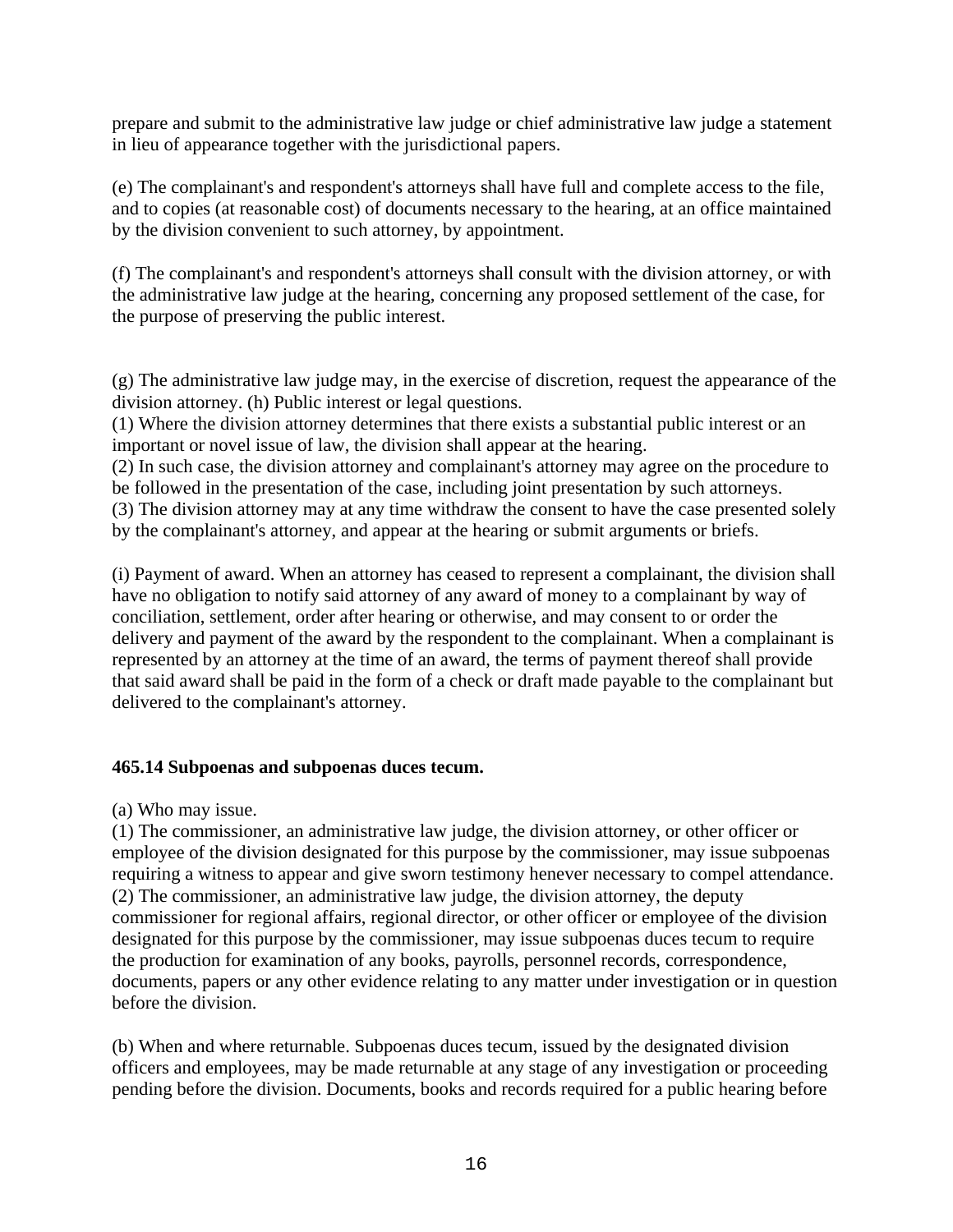<span id="page-16-0"></span>an administrative law judge may be subpoenaed and made returnable prior to such hearing at such time and place stated in the subpoena by the issuing officer, or made returnable before the designated division depository officer. Witness subpoenas shall be returnable only at public hearing.

(c) Application for a subpoena. Subpoenas and subpoena duces tecum may be issued by the designated division officers and employees upon the application of a party or a party's attorney. (d) Subpoenas by attorneys. An attorney appearing for a party may issue subpoenas or subpoenas duces tecum returnable at a hearing before an administrative law judge. Subpoenas for the production of documents, books and records required for a public hearing before an administrative law judge may be made returnable prior to such hearing before the duly designated division depository officer, who shall hold the material produced pursuant to the subpoena for the administrative law judge.

(e) Depository officer. An officer or employee of the division's office of general counsel may be designated as a depository officer, who shall receive and hold documents, books and records subpoenaed prior to a public hearing or produced at said hearing and required for use during the period between the commencement of a public hearing and any adjourned date thereof. Such records shall be made available for inspection and copying during the ordinary business hours of the division, by appointment, and in accordance with section 2305(c) of the Civil Practice Law and Rules of New York State.

(f) Public bodies. A subpoena duces tecum directed to a public body or agency does not require approval of a court.

(g) Witness or mileage fees. Where a subpoena or subpoena duces tecum is issued at the instance of a party, or by an attorney, the cost of service and witness and mileage fees and the burden of service shall be borne by such party or attorney. Such witness and mileage fees shall be the same as are paid at trials in the New York State Supreme Court.

### **465.15 Division initiated settlements.**

(a) The general counsel, or his or her designee may, at any time after a finding of probable cause, endeavor to achieve settlement of a case by proposing a settlement to the respondent which, if agreed to by respondent, will be proposed to complainant, who must agree to such settlement proposal or reject it for sufficient reasons stated in objections. If the proposed settlement is agreed to by respondent and rejected by complainant without sufficient reasons, the case will be dismissed for administrative convenience or an equitable order will be recommended.

(b) The general counsel may, in his or her discretion, determine that a case is appropriate for a division initiated settlement. He or she shall set a settlement value for the case in the form of a lump sum dollar amount, or by such other formula as may be appropriate, and shall formulate such other terms as would provide an appropriate resolution of the case. The settlement value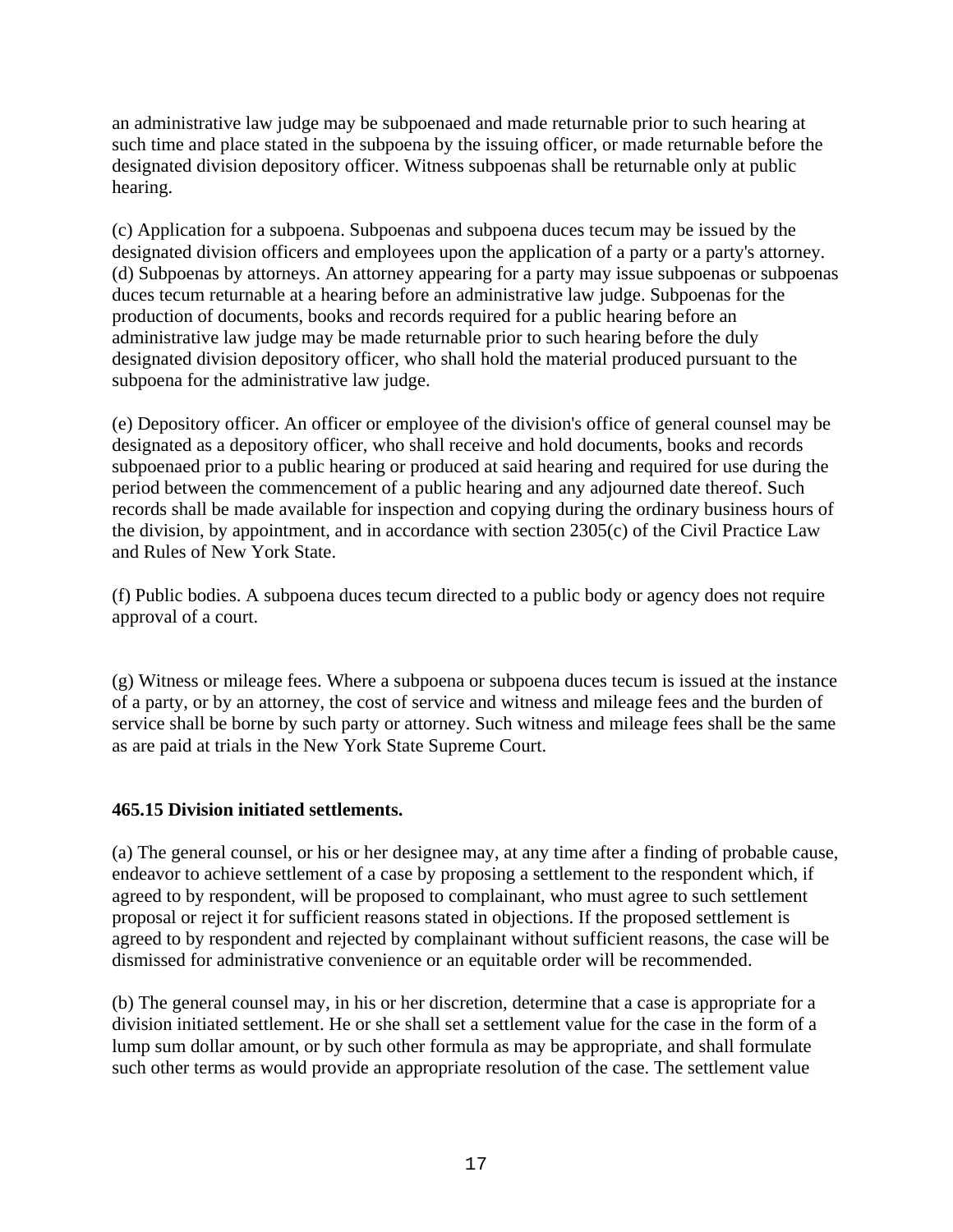may be the same as an offer of settlement previously made by a party and rejected by the opposing party.

(c) After the settlement has been formulated, a letter setting forth all the proposed terms of the division initiated settlement will be sent to the respondent, along with such other information as is necessary to explain the division initiated settlement process. Respondent shall have a specified time in which to indicate whether respondent will agree to such settlement.

(d) If the respondent agrees to the terms of the division initiated settlement, then the settlement terms, and an explanation of the division initiated settlement process shall be sent to the complainant. The complainant shall have a stated time period in which to agree to the settlement or submit written objections thereto. The objections shall be specific and in detail.

(e) After consideration of complainant's objections, the general counsel shall either accept the objections and refer the case on for hearing, or shall reject the objections and provide complainant with an additional period of time to accept the settlement.

(f) If the complainant does not agree to a settlement within the allotted time, and the complainant's objections are not accepted by the general counsel, then the case may be dismissed for administrative convenience, or upon request of the respondent, the general counsel may issue a recommended equitable order, for the commissioner's consideration, providing that the respondent will pay the complainant the amount proposed in the settlement and dismissing the complaint on the merits.

(g) In determining the settlement value of the case, and the other terms of settlement to be proposed, and in evaluating the reasonableness of a complainant's objections, the general counsel shall consider, among other things, the following

(1) the probability of success after hearing;

(2) the amount of complainant's economic loss, and respondent's degree of responsibility therefor;

(3) in appropriate cases, the evidence of the amount of complainant's mental pain and suffering;

(4) the egregiousness of the discrimination charged;

(5) whether the public interest requires the continuation of the proceedings.

(h) The proposed division initiated settlement shall contain terms as set forth in Rule 465.16(b).

(i) A successful division initiated settlement shall be confirmed by an order of the commissioner, as set forth in Rule 465.16(c).

(j) The general counsel, or any other division representative, shall not disclose what has transpired in the course of attempts at division initiated settlement, except to the parties and their representatives, and except that

(1) in those cases where the division initiated settlement attempt results in a dismissal for administrative convenience, the dismissal shall contain a recital of the proposed settlement, and the reasons that the complainant's objections to it were rejected.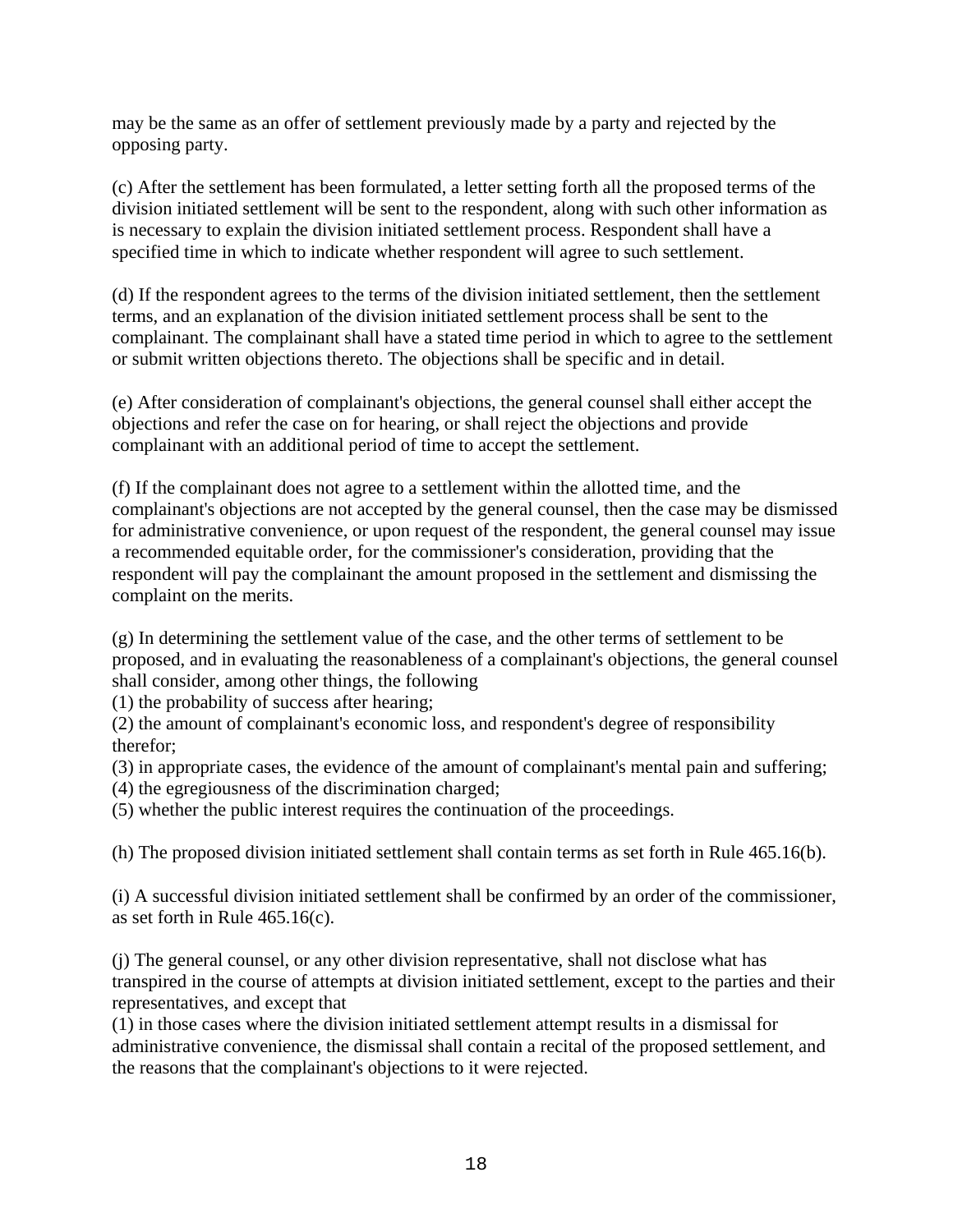<span id="page-18-0"></span>(2) in those cases that result in an order of the commissioner, the terms of the settlement may be disclosed as with any final order of the division.

## **465.16 Settlements.**

(a) Stipulation. At any time after a determination of probable cause, the parties may stipulate to settle the case subject to the approval of the commissioner. Such stipulation shall either be in writing, signed by the parties or their attorneys, or be placed on the record at a public hearing.

(b) Terms.

(1) The stipulation should contain precise and unambiguous terms.

(2) The stipulation should include an agreement by the respondent to refrain or cease and desist from the commission of unlawful discriminatory practices in the future.

(3) The stipulation may include as escrow arrangement for the payment of any monies due thereunder.

(4) The stipulation should provide for the issuance of an order thereon by the commissioner, incorporating its operative terms.

(c) Order after stipulation.

(1) An order after stipulation may be signed and issued by the commissioner without a hearing and without finding of fact.

(2) Such order by be enforced in court in the same manner as any order issued by the commissioner.

### **465.17 Orders after hearing.**

(a) Form. An order issued after hearing shall set forth the findings of fact of the commissioner, the determination and, in discretion of the commissioner, an opinion containing the reasons for the decision.

(b) Content. An order after hearing shall conform to the requirements set forth in section 297.4(c) of the New York State Human Rights Law, and may include a directive for the payment of interest on any money awarded.

(c) Preparation and order.

(1) After all testimony is taken and briefs, if any, are submitted, the administrative law judge shall prepare a proposed order for the commissioner containing findings of fact and a decision, and a copy of said proposed order shall be served on all parties. Objections to the proposed order shall be in writing and be filed in the commissioner's office within 21 days after service of the proposed order. When objections are so filed, the hearing shall be deemed to be completed at the time of such filing.

(2) When the interests of justice so require, the adjudication counsel may issue order based on the record. If an alternative proposed order is under consideration by the commissioner, a copy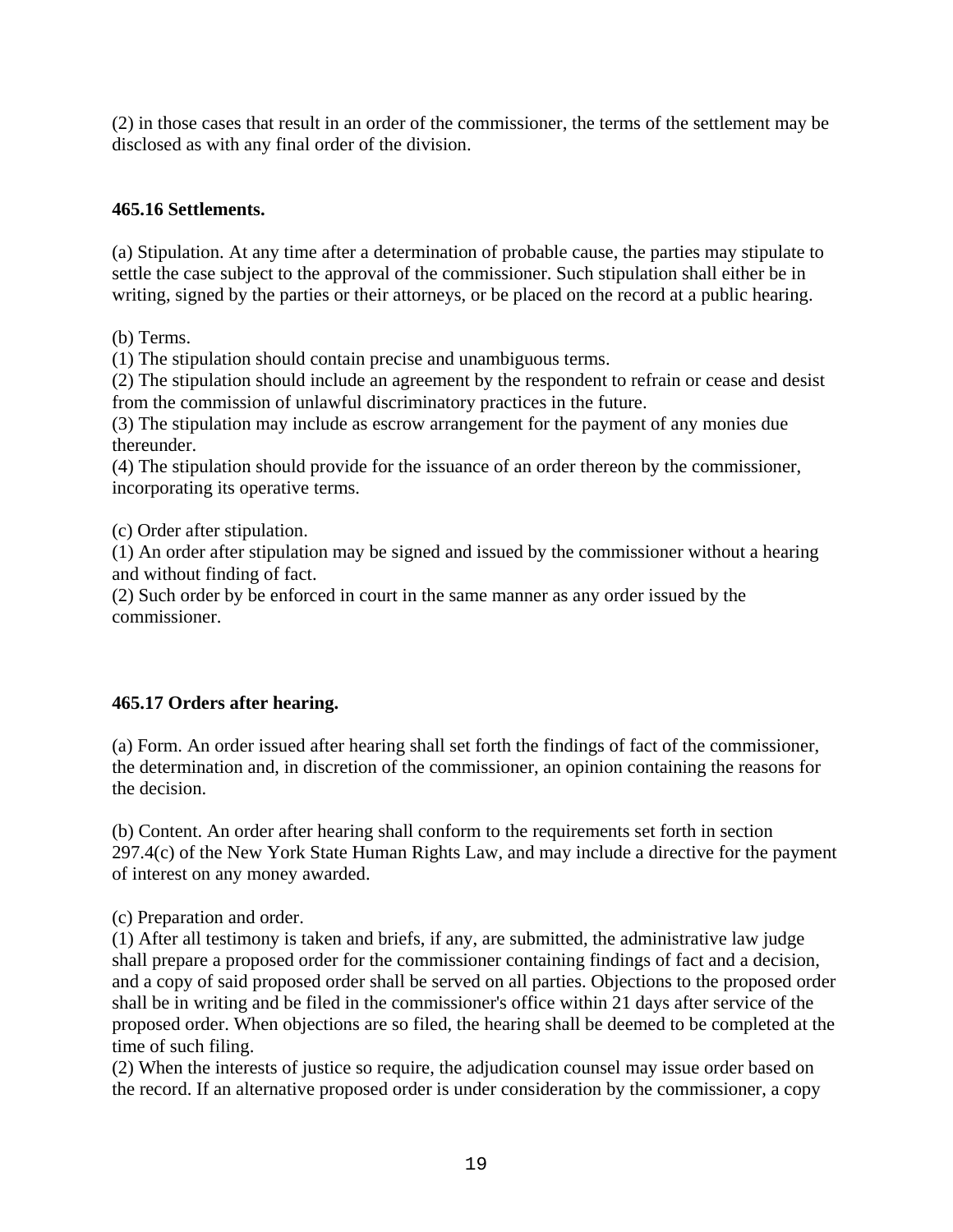<span id="page-19-0"></span>of said alternative proposed order shall be served on all the parties. Objections to the alternative proposed order shall be in writing, and be filed in the commissioner's office within 21 days after service of the alternative proposed order.

(3) The parties shall have no ex parte contact with the commissioner. The commissioner shall not decide any case if any party has had ex parte contact with him or her within the context of the case at bar. If, for this or any other reason, the commissioner recuses him or herself or otherwise delegates this function, the executive deputy commissioner, adjudication counsel, or chief administrative law judge of the division will be designated by the commissioner as the person who is fully empowered to decide such case.

(d) Service. Copies of orders signed by the commissioner shall be sent to the complainant, respondent and all parties, including interveners and their attorneys. A copy of the order shall be delivered in all cases to the Attorney General, the Secretary of State if he has issued a license to the respondent, and such other public officers as the division deems proper.

(e) Filing. Copies of all orders rendered after a hearing shall be filed at the administrative offices of the division, and at the office where the complaint was filed. Such orders shall be open to public inspection during regular office hours of the division

### **465.18 Compliance investigation.**

(a) Investigation. Not later than one year from the date of a conciliation agreement, an order after hearing or an order after stipulation, and at any other times in its discretion, the division shall investigate whether the respondent is complying with the terms of such agreement or order.

(b) Action. Upon a finding of noncompliance, the division shall take appropriate action to assure compliance.

### **465.19 Action to assure compliance by nonresident respondent.**

(a) Hearing. If the division, in the course of a compliance investigation or otherwise, receives credible information indicating noncompliance with a cease and desist order issued against a respondent nonresident individual or respondent foreign corporation by virtue of section 298-a of the New York State Human Rights Law, the division shall serve upon such respondent a notice summarizing such information and directing such respondent to appear at a hearing and show cause why such respondent should not be prohibited from transacting any business within this State. The notice shall set forth the time and place of the hearing. Such respondent may appear at the hearing, in person or by counsel, and cross-examine witnesses and submit oral testimony and other evidence. Subdivisions (c) through (l) of section 465.12 of this Part and sections 465.13 through 465.15 of this Part shall apply in such cases.

(b) Prohibition order. If, after a hearing held as provided in subdivision (a) of this section, the commissioner finds that such respondent has failed to comply with the cease and desist order, the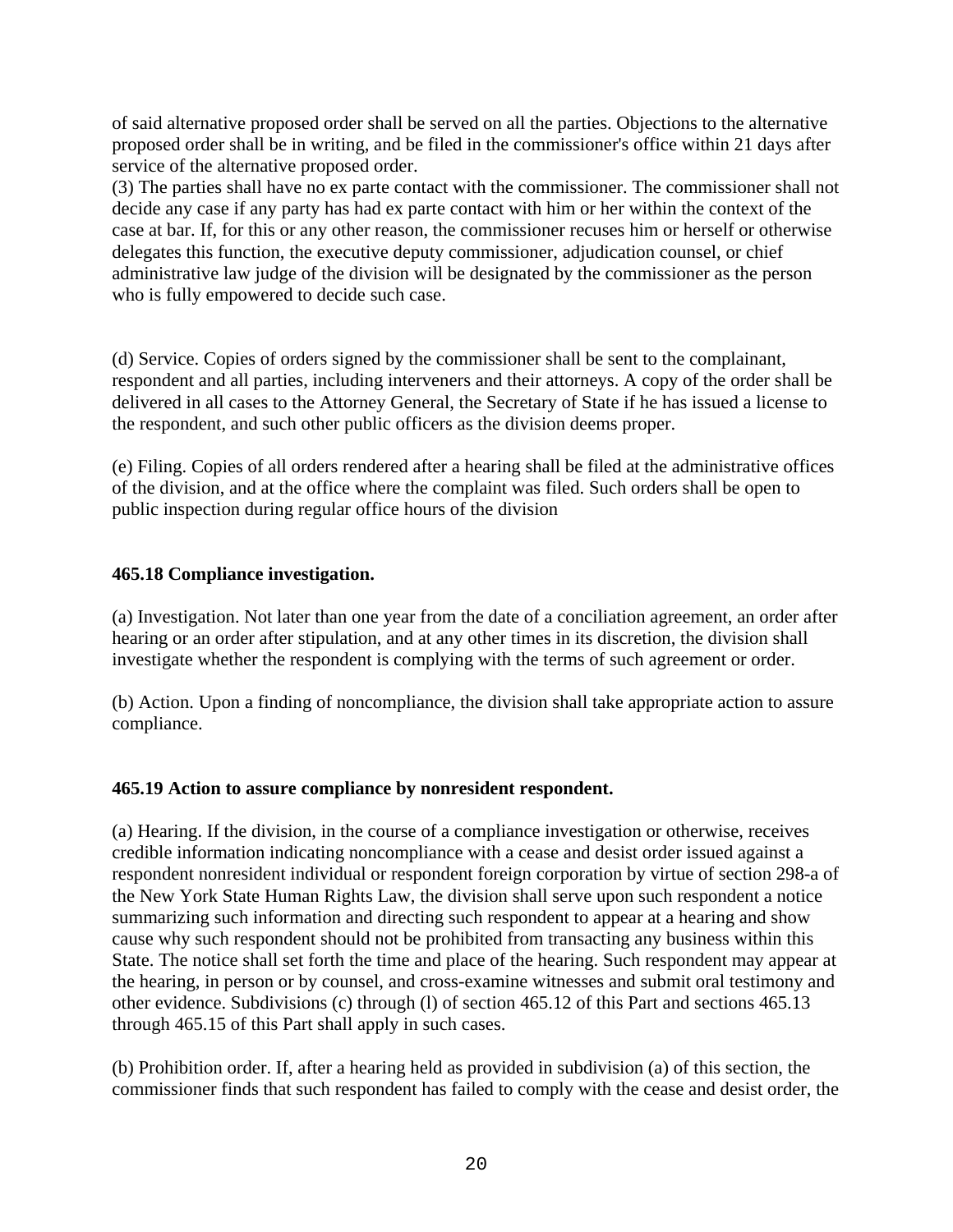<span id="page-20-0"></span>division, acting by the commissioner, shall issue an order prohibiting such respondent from transacting any business within this State. Such prohibition order shall be subject to judicial review in the manner prescribed by article 78 of the Civil Practice Law and Rules of the State of New York.

(c) Vacating prohibition order. Any prohibition order issued pursuant to subdivision (b) of this section may be vacated by the division upon application made under section 465.20 of this Part, upon satisfactory proof of compliance with the underlying cease and desist order.

(d) Violation a misdemeanor. Any information indicating that a respondent has violated a prohibition order issued pursuant to subdivision (b) of this section shall be referred to the district attorney of the county where the violation occurred. Subdivision 3 of section 298-a of the New York State Human Rights Law makes such violation a class A misdemeanor.

## **465.20 Reopening of proceedings by commissioner.**

(a) Reopening on commissioner's own motion.

(1) The commissioner, or any designee of the commissioner, including those specifically referred to in these rules, may, on his or her own motion, whenever justice so requires, reopen a proceeding, determination or record, and take such action as may be deemed necessary. (2) No case shall be reopened where an appeal has been taken to court from an order dismissing a case for lack of probable cause or lack of jurisdiction. However, the division may request the court to remand such a case for good cause.

(b) Reopening a probable cause determination on application of respondent.

(1) The commissioner, or any designee of the commissioner, may, on written application of a respondent, made within 60 days after the division issues a determination of probable cause, whenever justice so requires, reopen a proceeding and take such action as may be deemed necessary. The general counsel shall be the designee of the commissioner for the purposes of this subdivision.

(2) Respondent's application must be served on all parties. Complainant will be given an opportunity to submit a response to the application. No additional submissions from the parties will accepted prior to the determination of the reopening application.

(c) Time to appeal expired. Where a complaint has been dismissed after investigation for lack of probable cause or lack of jurisdiction, the time to appeal to court has expired, and less than one year has passed since the dismissal, reopening may be predicated only upon:

(1) actions occurring subsequent to the investigation; or

(2) an allegation of newly discovered evidence of wrongdoing, fraud or irregularity which the applicant could not, with due diligence, have discovered before the dismissal of the complaint.

(d) Withdrawn complaints. Where a complaint has been withdrawn, it may not be reopened except upon an allegation that the withdrawal was induced by fraud or coercion, or error, contained in a written application for such reopening made to the division within one year after